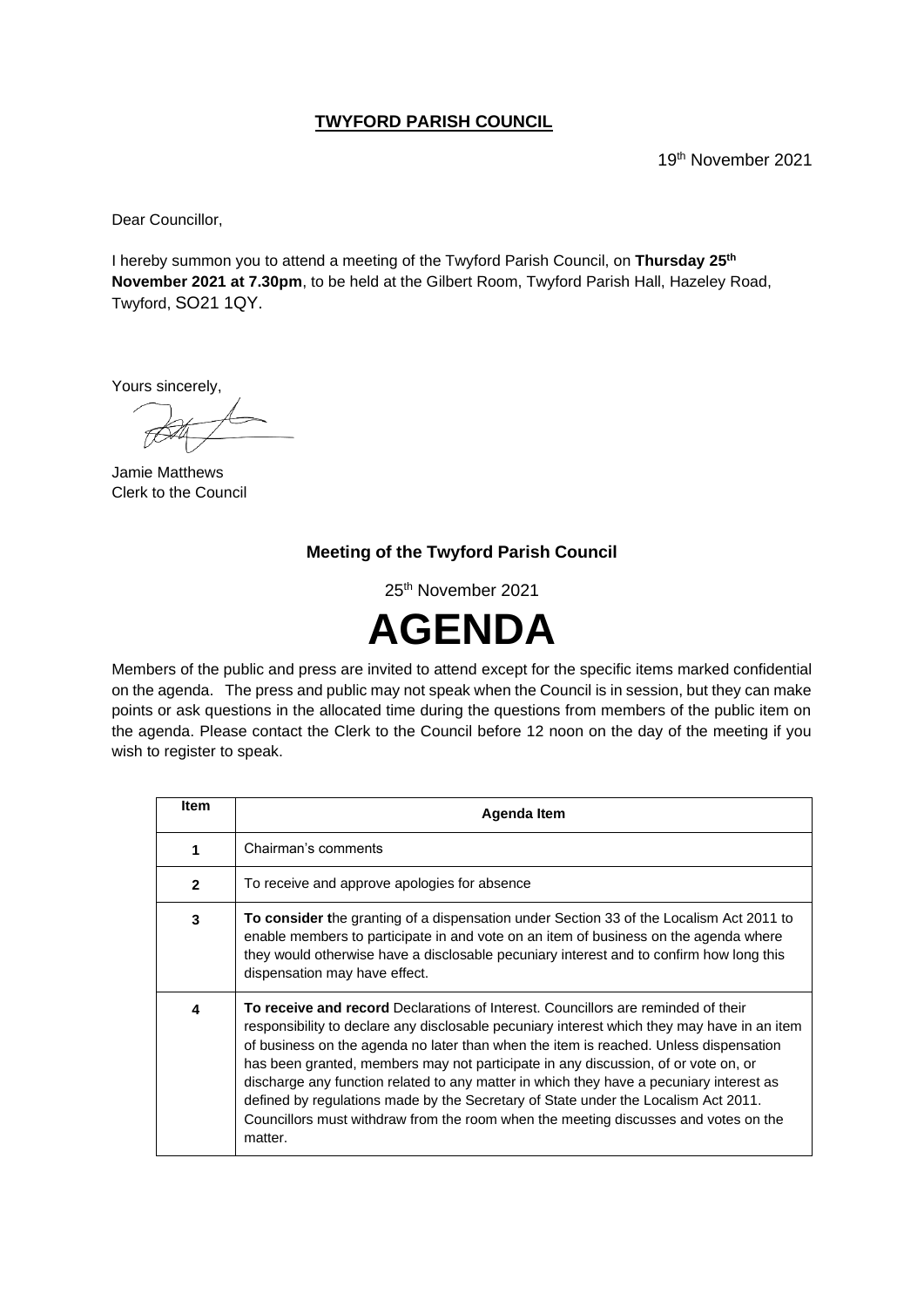| 5  | To approve as a correct record and authorise the signing of the minutes of the meeting of<br>Twyford Parish Council held on 28th October 2021                                                                                                                                                                                                                                                                                                                                                                                                              |
|----|------------------------------------------------------------------------------------------------------------------------------------------------------------------------------------------------------------------------------------------------------------------------------------------------------------------------------------------------------------------------------------------------------------------------------------------------------------------------------------------------------------------------------------------------------------|
| 6  | Public Representation - Councillors to receive representation, including on agenda<br>items, from members of the public provided they have given de notice of their intention to<br>the Clerk no later than 12 noon of the day of the meeting. The maximum time limit allowed<br>per person is 3 minutes and the maximum time designated for this agenda item is 15<br>minutes. Questions shall not require a response at the meeting nor start a debate on the<br>question. The Chair of the meeting may direct that a written or oral response be given. |
| 7  | To receive the County Councillor's report.                                                                                                                                                                                                                                                                                                                                                                                                                                                                                                                 |
| 8  | To receive the District Councillors' reports.                                                                                                                                                                                                                                                                                                                                                                                                                                                                                                              |
| 9  | To receive the Clerk's report.                                                                                                                                                                                                                                                                                                                                                                                                                                                                                                                             |
| 10 | To receive a presentation from Karen Vincent, WCC Governance Manager on the<br>Twyford Neighbourhood Plan referendum.                                                                                                                                                                                                                                                                                                                                                                                                                                      |
| 11 | To receive the minutes from the Planning Committee meeting, approve<br>recommendations contained therein and note updates on any matters arising unless<br>already covered by another agenda item.                                                                                                                                                                                                                                                                                                                                                         |
| 12 | To receive the minutes from the Recreation Committee meeting, approve<br>recommendations contained therein and note updates on any matters arising unless<br>already covered by another agenda item.                                                                                                                                                                                                                                                                                                                                                       |
|    | Recommendation R39/21: that Full Council agrees in principle to the leasing of<br>$\bullet$<br>a area at Hunter Park to Twyford Cricket Club for the provision of new cricket<br>training nets.                                                                                                                                                                                                                                                                                                                                                            |
| 13 | To receive the minutes of the Highways Working Group meeting and approve<br>recommendations contained therein.                                                                                                                                                                                                                                                                                                                                                                                                                                             |
| 14 | To receive and consider the submission of infrastructure requests to Hampshire County<br>Council for the southern High Street, Finches Lane and Norris's Bridge.                                                                                                                                                                                                                                                                                                                                                                                           |
| 15 | To receive a verbal update on the work of Twyford Neighbourhood Plan Advisory<br>Committee.                                                                                                                                                                                                                                                                                                                                                                                                                                                                |
| 16 | To receive verbal updates on the following projects:                                                                                                                                                                                                                                                                                                                                                                                                                                                                                                       |
|    | $Cycleway -$<br>Climate Change - Cllr Forder-Stent                                                                                                                                                                                                                                                                                                                                                                                                                                                                                                         |
| 17 | To receive and approve Schedule of Payments for November 2021.                                                                                                                                                                                                                                                                                                                                                                                                                                                                                             |
| 18 | To note the balance of the bank accounts as of 31 <sup>st</sup> October 2021.                                                                                                                                                                                                                                                                                                                                                                                                                                                                              |
| 19 | To receive the Internal Auditor's report for 2022/23 H1                                                                                                                                                                                                                                                                                                                                                                                                                                                                                                    |
| 20 | To receive and consider a report on the draft budget for 2022/23                                                                                                                                                                                                                                                                                                                                                                                                                                                                                           |
| 21 | To consider whether Council should apply to Public Works Loan Board for a loan to cover<br>the cost of implementing the Flood Mitigation Scheme.                                                                                                                                                                                                                                                                                                                                                                                                           |
| 22 | To receive and consider S137 Grant Applications                                                                                                                                                                                                                                                                                                                                                                                                                                                                                                            |
| 23 | To receive and consider correspondence received regarding fireworks in the village.                                                                                                                                                                                                                                                                                                                                                                                                                                                                        |
| 24 | To suggest items for consideration at a future Full Parish Council meeting                                                                                                                                                                                                                                                                                                                                                                                                                                                                                 |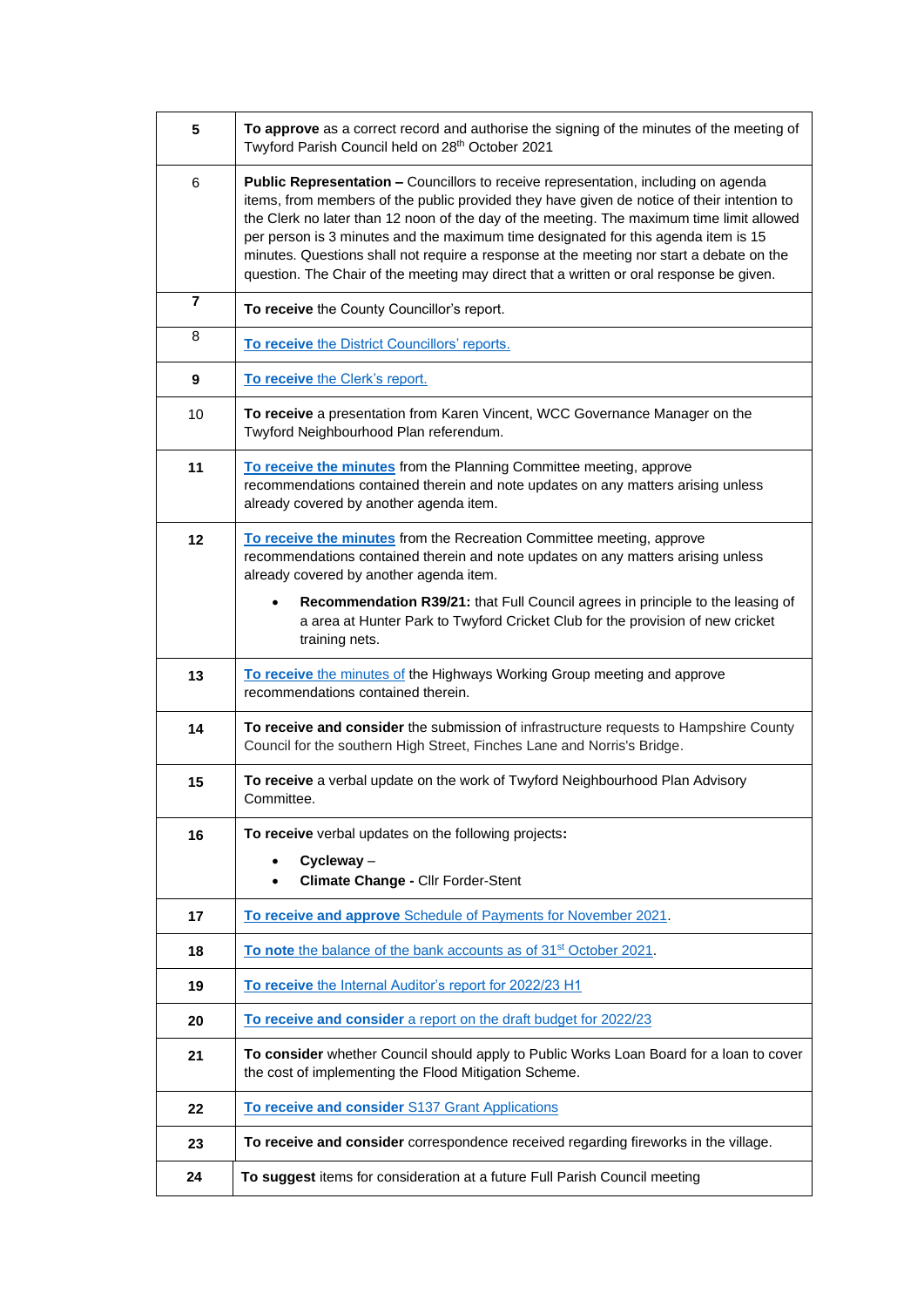## **County Councillor's Report to Twyford Parish Council**

#### **SDNPA CIL Decision**

I have met with Simon Cramp to discuss Twyford Flood Alleviation and will discuss more at the meeting.

#### **Your Hampshire**

#### [Your Hampshire Newsletter](https://smc-seb.s4hana.ondemand.com/eu/elastic-access/sap/seb/?_L54AD1F204_=c2NlbmFyaW89U0VCJnRlbmFudD1teTMwMTI4MS5zNGhhbmEub25kZW1hbmQuY29tJkNhbXBhaWduT3V0Ym91bmQ9JzY5NjVCOUNDNjQwMUUyRkI3MTZEMkFCRTJDOENGQzI4QTg0Qzc0QTEnJkxpbmtUcmFja2luZ0lzRGlzYWJsZWQ9ZmFsc2U&_K13_=151&_K14_=78e297923f23e057fb5c3674ff5938dd6aa301cf0d9d2a7205cd00c4b930b593)

#### **M3 Smart Motorway**

Carriage work to the M3 is likely to start in the new year. HCC will ask National Highways (NH) to share their communication plan for this work and also arrange a parish/resident briefing and Q&A in early January.

Motorway closures will mainly take place predominately overnight however there will be some weekend closures when there is bridge replacement. The Hampshire Highways team will be in close dialogue with NH to arrange appropriate mitigation measures ahead of any closures. This will include minor works to repair any faults (potholes, ironworks etc), review of the speed limits, crossing points, priorities and traffic signal programming. Diversion routes are also being carefully reviewed and planned and any additional/unrelated road works in these areas will be avoided unless essential.



#### **20 mph Review**

I have asked the Director of ETE to do a full review of 20mph and I asked the ETE Select Committee Chair to set up a working group to look at this.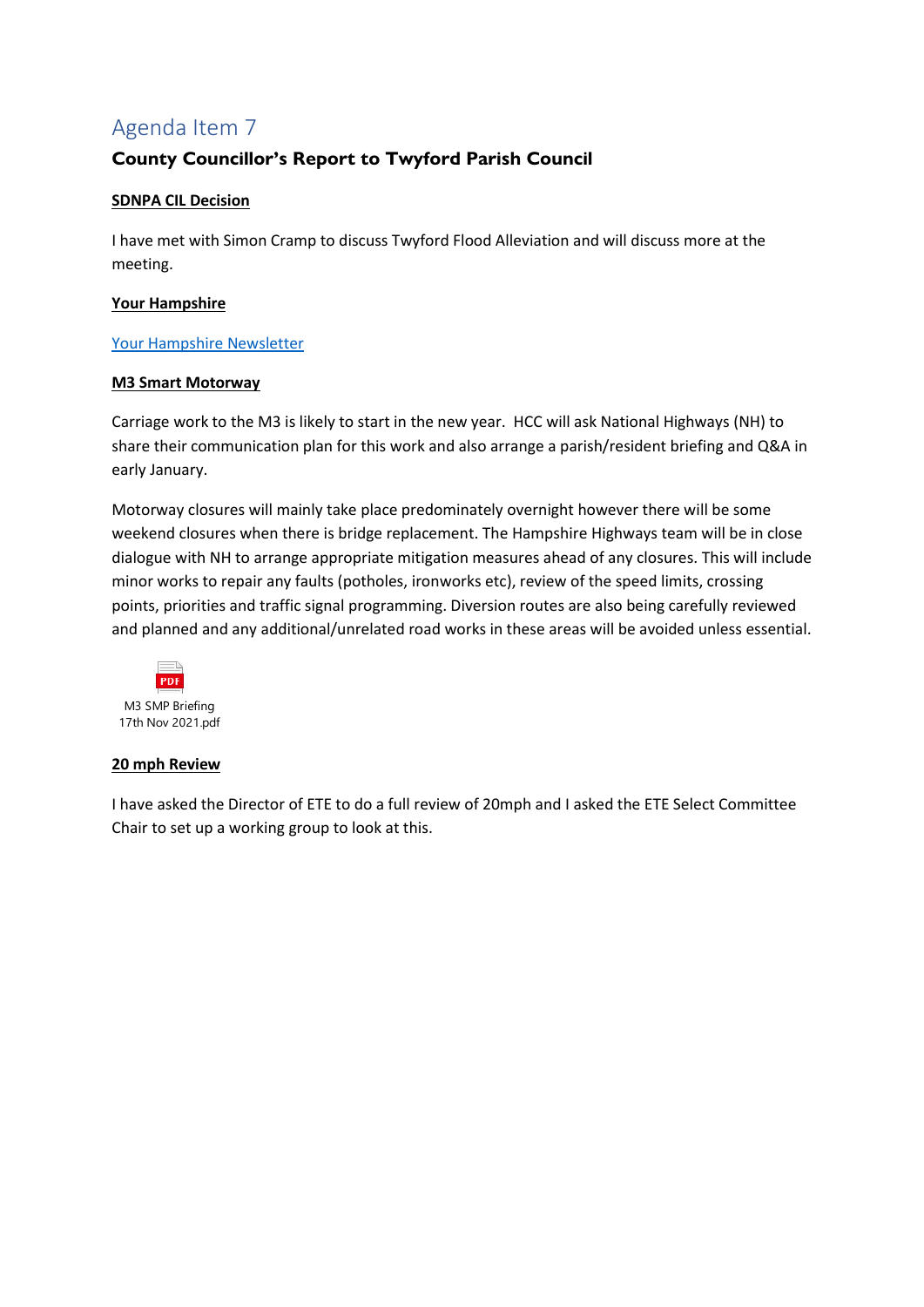#### **News**

#### **Winchester Movement Strategy**

Residents, commuters and businesses are being asked for their views on 10 priority schemes as part of the development of the Winchester Movement Strategy and invited to comment on the emerging local walking and cycling Infrastructure Plan

[Views to be sought on Winchester Movement Strategy proposals | Hampshire County Council](https://www.hants.gov.uk/News/19112021WMSupdatePR)  [\(hants.gov.uk\)](https://www.hants.gov.uk/News/19112021WMSupdatePR)

#### **Grants to tackle climate change**

Hampshire County Council is offering grants to make community buildings more energy efficient as part of its commitment to combatting climate change. Measures that could be funded include solar panels, LED lighting, window replacements or insulation for buildings such as village halls and community centres

[Parish and Town Councils and Community Organisations invited to apply for grants to tackle climate](https://www.hants.gov.uk/News/20211028climatechangegrants)  [change | Hampshire County Council \(hants.gov.uk\)](https://www.hants.gov.uk/News/20211028climatechangegrants)

#### **Government's Community Renewal Fund**

As COP26 draws to a close, Hampshire County Council has welcomed news of a successful bid for over £205,000 from the Government's Community Renewal Fund, which will enable the Authority to expand its work with communities to reduce carbon emissions and adapt to climate change

### [County Council announces further funding for community climate change action | Hampshire County](https://www.hants.gov.uk/News/20211112communityrenewalfund)  [Council \(hants.gov.uk\)](https://www.hants.gov.uk/News/20211112communityrenewalfund)

#### **Support schemes for children eligible for free school meals**

Funding of more than £0.5 million has been approved by Hampshire County Council to support schemes that will provide food and activities over the Christmas school holiday to children who are eligible for free school meals

Over £0[.5 million awarded for children's food and activity schemes this Christmas | Hampshire](https://www.hants.gov.uk/News/111121HAFchristmasgrants)  [County Council \(hants.gov.uk\)](https://www.hants.gov.uk/News/111121HAFchristmasgrants)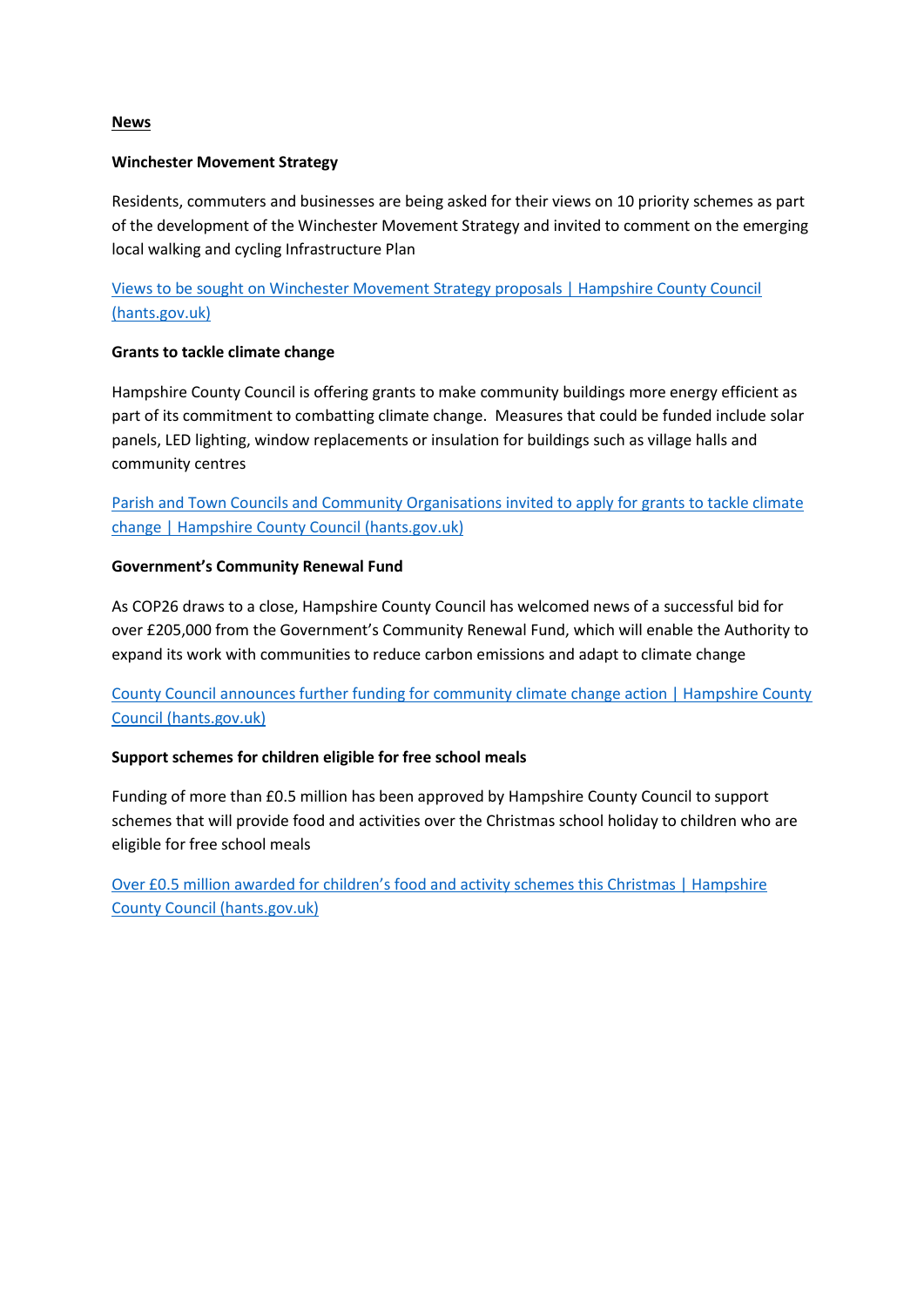## <span id="page-4-0"></span>**District Councillors' Report to Twyford Parish Council**

#### **District Councillors' Report to Twyford Parish Council - November 2021**

#### National Express

The National Express service, which was temporarily withdrawn from Winchester, has resumed from the St Catherine's Park and Ride car park which can accommodate the longer coaches that caused the service from the Guildhall to be cancelled.

#### Bus Services for Students

Concerns about the high cost of bus passes for students attending Peter Symonds College (or other local colleges) from locations outside the City of Winchester were raised at the HCC Decision Day discussion about its Bus Service Improvement Plan for Hampshire. Any improvement for students, like the South Hants Student Rider Pass, is eagerly awaited.

#### Waste and Recycling

Please remember that Colden Common has now been provided with a "carton bin" for things like pringle tubes, tetrapak cartons and paper cups in the car park opposite the Co-op. Attending the Colden Common Surgery for a Covid Injection is an ideal opportunity to use the new bin!

Users of the Garden Waste Collection Service are reminded that they can now sign up to continue their collections from 1<sup>st</sup> March 2022. Residents can contact Customer Services 0300 300 0013 or use the Winchester City Council website[. https://www.winchester.gov.uk/waste-recycling/garden](https://www.winchester.gov.uk/waste-recycling/garden-waste-collection-sign-up)[waste-collection-sign-up](https://www.winchester.gov.uk/waste-recycling/garden-waste-collection-sign-up)

#### Traffic Regulation Orders

Winchester City Council has delegated authority from Hampshire County Council to issue traffic Regulation Orders relating to on street parking. The City Council has been contacted further to the Parish Council's resolution in October to seek yellow lines on the north side of Finches Lane by the crossing point to access School Lane. Winchester City Council has contacted the Hampshire County Council School Transport Team for their views on the merits of the application.

#### Shared path cycleway?

The Parish Council secured a grant of £50,000 from Winchester City Council towards a shared path cycleway from Hockley Link to Church Lane (at Hockley Cottages). Since then new Government standards for cycleways have resulted in the route becoming unviable without a speed reduction to 40mph for that stretch of road. Parish Council and Ward Councillor requests have been made to Hampshire County Council to seek its support for a speed reduction and widening of the existing pavement, without which the grant will be lost and cyclists will have to use the Main Road with its large volume of traffic and HGVs travelling at 60mph.

#### Twenty is Plenty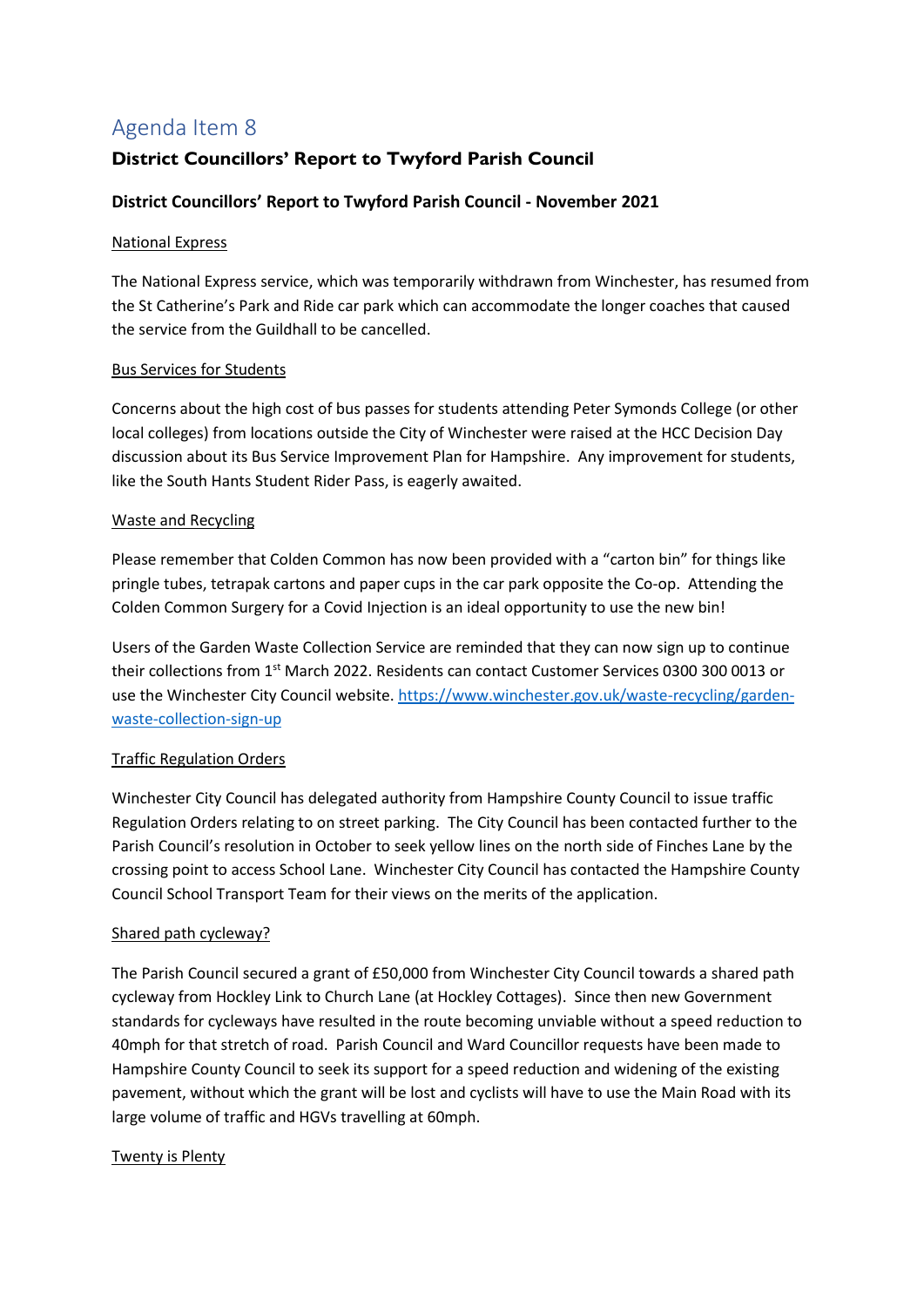The Parish Council last month unanimously showed its support for the national 20 is Plenty campaign. As Ward Councillors we approached our Hampshire County Councillor in 2019 to seek support for 20mph in parts of Twyford and we fully support the current campaign to persuade HCC to permit 20mph in parts of Twyford.

#### Southampton Airport Runway Extension

Residents affected by noise from overflying aircraft may wish to complain to the airport using the following phone number:02380 627070 or email: sounoisecomplaints@southamptonairport.com

#### International White Ribbon Day – 25 November 2021

Thursday 25th November sees the launch of the annual International White Ribbon campaign and 16 days of action, raising awareness and working to prevent violence and abuse.

In 2020 Winchester City Council supported the campaign by coming a member of the 'Employers Against Domestic Violence' campaign which is run by the organisation Employers Initiative on Domestic Abuse (EIDA) and this year will again be encouraging its partners to sign up to become members of EIDA as individual organisations. There is no cost involved for membership, instead EIDA requires the organisation to sign up to EIDA's membership charter.

The city council's Communication Team will access social media networks in support of the commitment made by the Council (raising awareness of support available for both victims and perpetrators of domestic abuse whilst highlighting the support that employers can provide too). In addition it will use social media channels to promote and share consistent messaging by sharing other relevant domestic abuse campaigns which are currently running via the Hampshire Domestic Abuse Partnership, Stop Domestic Abuse, the Government's campaign #YouAreNotAlone and of course the International White Ribbon Campaign itself.

Staff will be encouraged to wear a White Ribbon in support of the pledge 'to never commit, excuse or remain silent about domestic abuse'.

The City Council is seeking support in the following ways:

Support the City Council's commitment by encouraging local businesses/partners that you work with to consider signing up to the EIDA charter as individual organisations (please let us know if your contacts are signing up).

On the day it is really important that we use social media networks to get the message out  $$ you can do this by re-sharing and retweeting the Council's social media posts.

WCC intend to put out a positive press release after the campaign and would like to be able to say how many of its partners have signed up to the charter. Therefore it is important that it knows if you are aware that any organisations that you are in contact with have made this commitment, so that WCC can give them a mention.

If you have any queries please direct them to the Community Safety Team on 01962 848 423 or via email to Communitysafety@winchester.gov.uk

#### Compton Lock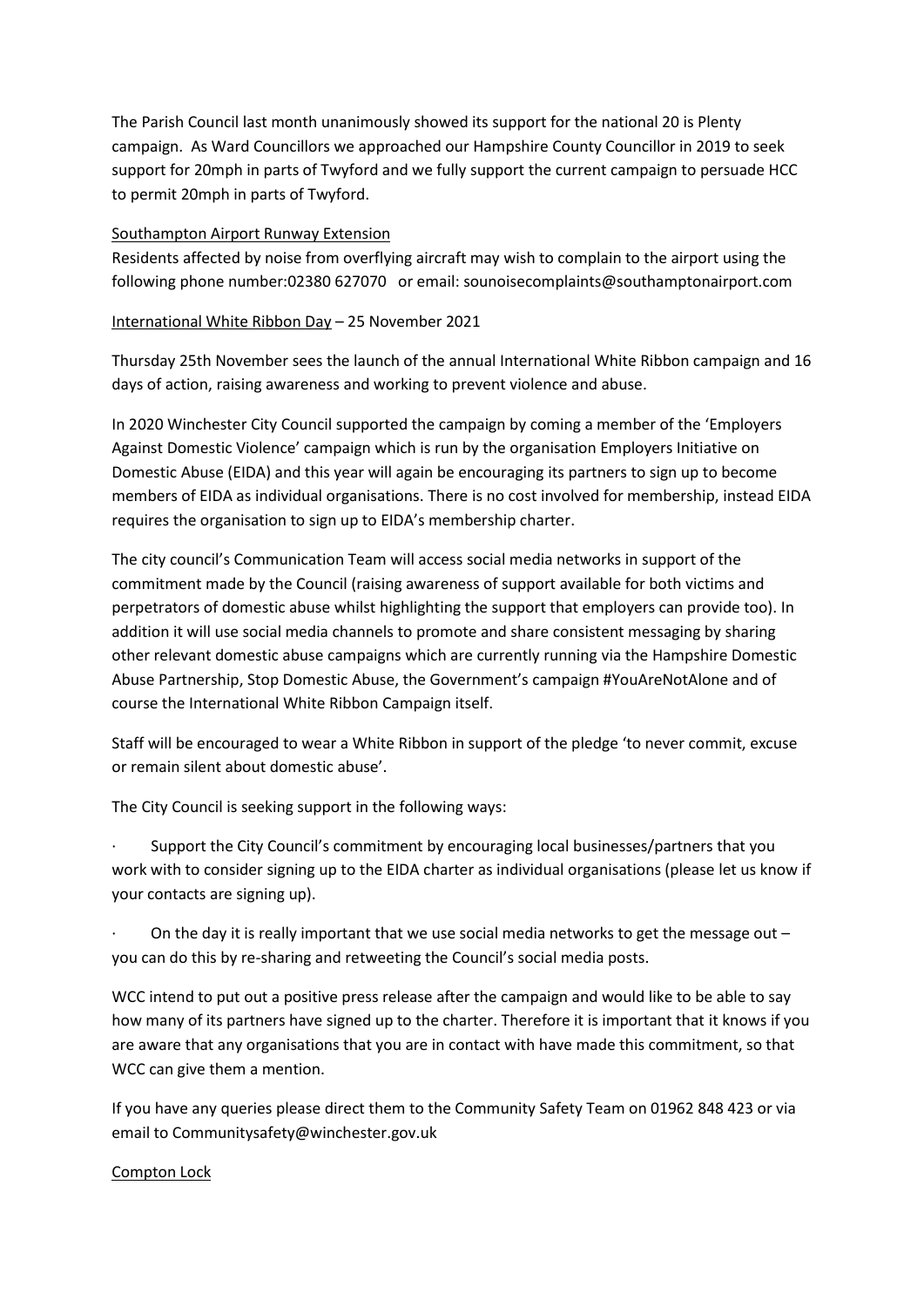Winchester City Council concluded after 31 patrols in 2021 (by Neighbourhood Services, the Police and Fire and Youth Services) that as no anti-social behaviour was observed there was no proven requirement to consider an annual Operation Order. However, the community safety partnership is responsive to public concerns and will respond accordingly to any complaints.

Ward Councillors: Tony Bronk: tbronk@winchester.gov.uk or telephone 714275

Sue Cook: susancook@winchester.gov.uk or telephone 07884111916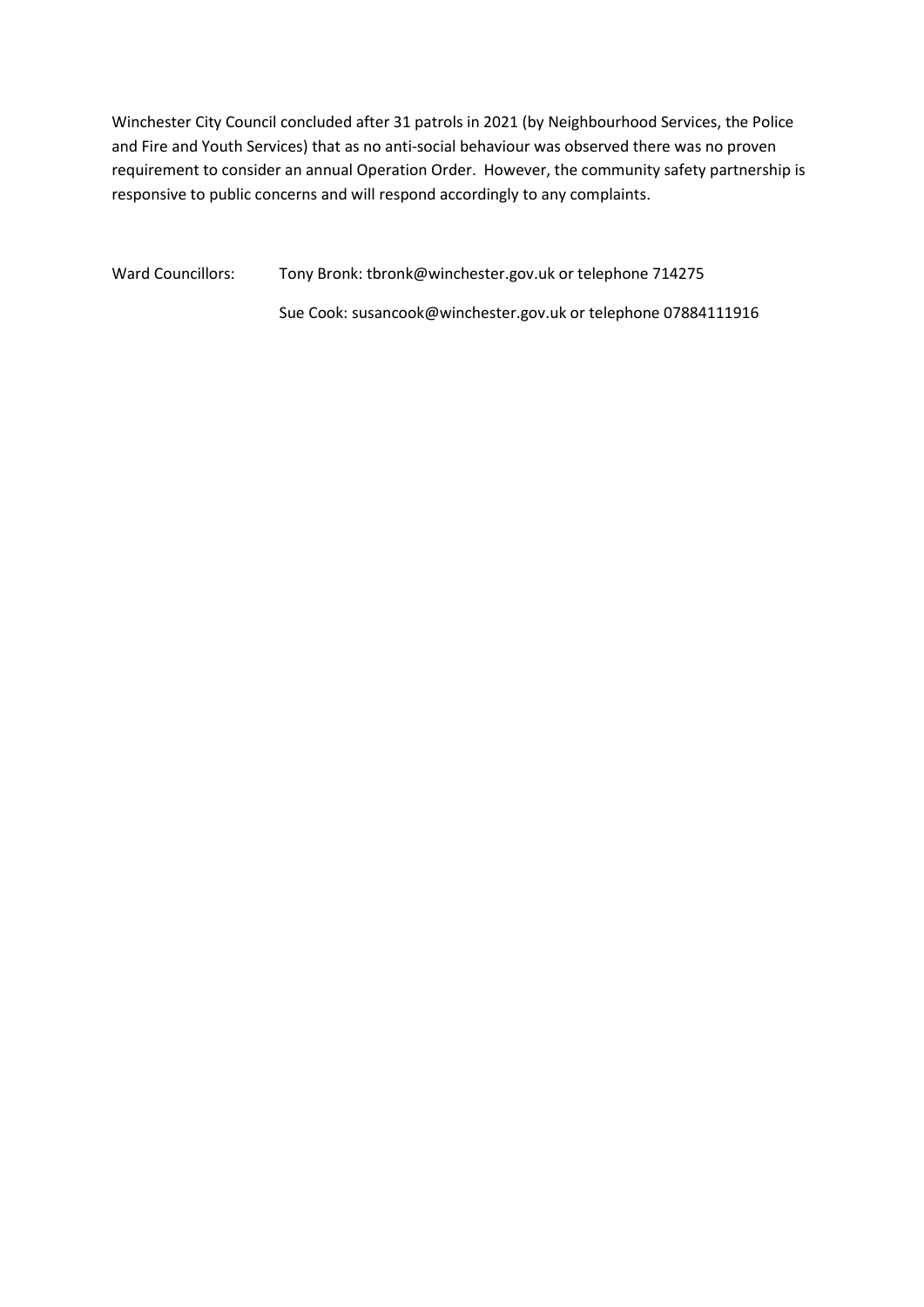<span id="page-7-0"></span>

# **Twyford Parish Council**

#### **Clerk's Report**

#### **Clerk's Report**

Councillors are reminded that the items within this report are provided for information only and not available for debate. If it is considered that an item listed within the report should be debated fully by members, then it will be placed on the next appropriate committee or council agenda. Any member wanting clarification or further information on any aspect of items within the report please contact me in advance of the meeting.

#### **General reading and information.**

The following publications have been received and available for members to read:

- Clerk & Councils Direct
- CPRE Hampshire News & Views, November
- Rural Service Network Rural Bulletin November 2021
- Census Newsletter for Local Authorities Issue 35
- WCC Your Council news
- South Downs News November

#### **Other information**

- 1) All members need to be aware of the disclosable pecuniary interest forms and consider whether there have been any changes since it was last written. If there was a need for any change to be made, please contact me and I will supply fresh document for completion.
- 2) Broadband project Still awaiting a formal conformation from Openreach as to when the scheme will open to allow people to pledge their gigabit vouchers.
- 3) The savings account with Redwood Bank has been opened. The application to move the current account to Unity Trust is in progress.
- 4) The H1 Internal Audit took place w/c 15<sup>th</sup> November.
- 5) The pecuniary legacy for the water meadow benches has been received.
- 6) A feasibility of installing PV solar panels at the Hunter Park pavilion is being undertaken by a local resident.

Jamie Matthews Parish Clerk 22nd November 2021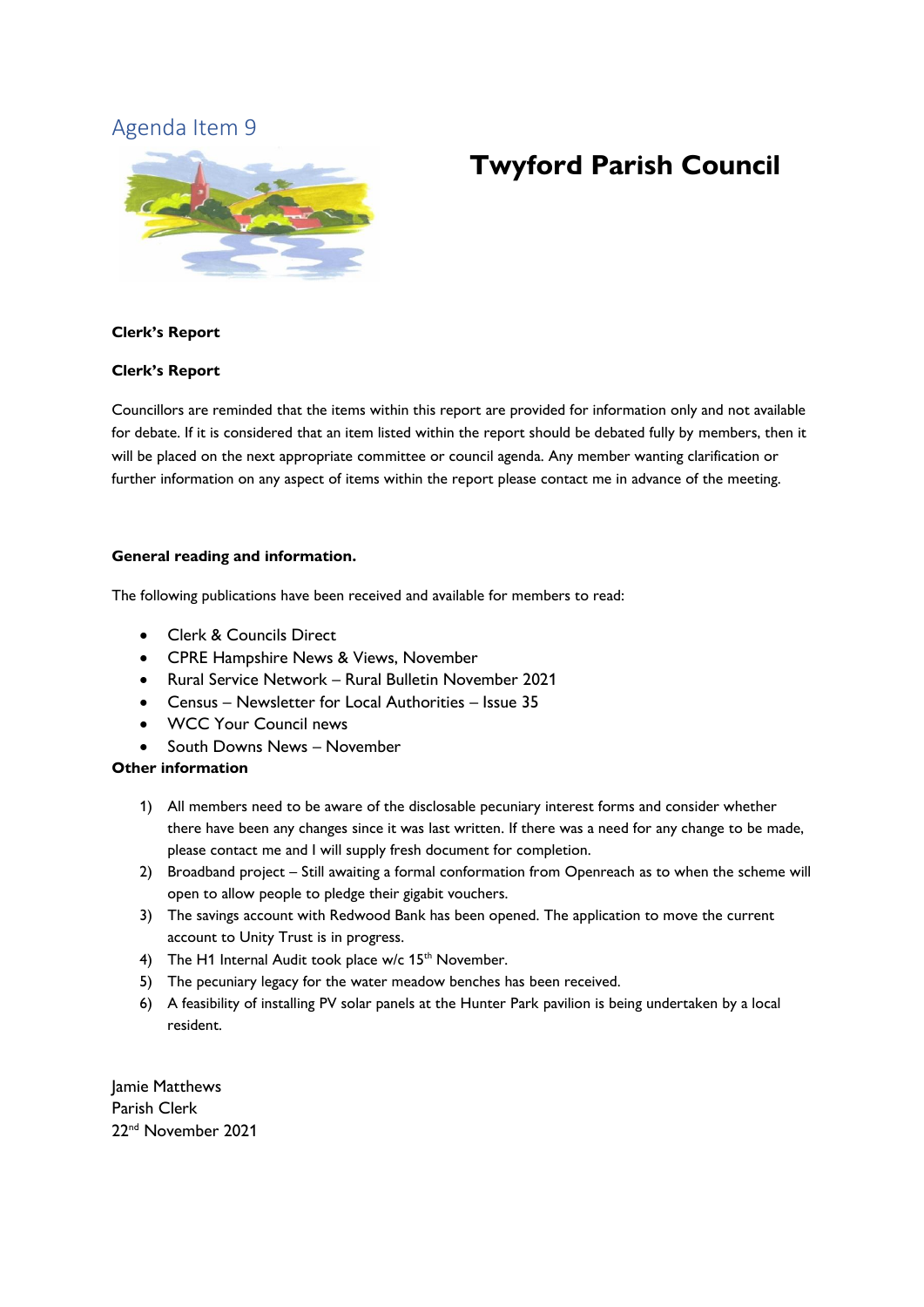<span id="page-8-0"></span>Agenda Item 11 [Planning Committee Minutes](http://twyfordhants.org.uk/wp-content/uploads/2021/11/Draft-minutes-Planning-Committee-4th-November-2021.pdf)

Agenda Item 12 Recreation [Committee Minutes](http://twyfordhants.org.uk/wp-content/uploads/2021/11/draft-Minutes-Recreation-Commitee-11.11.2021.pdf)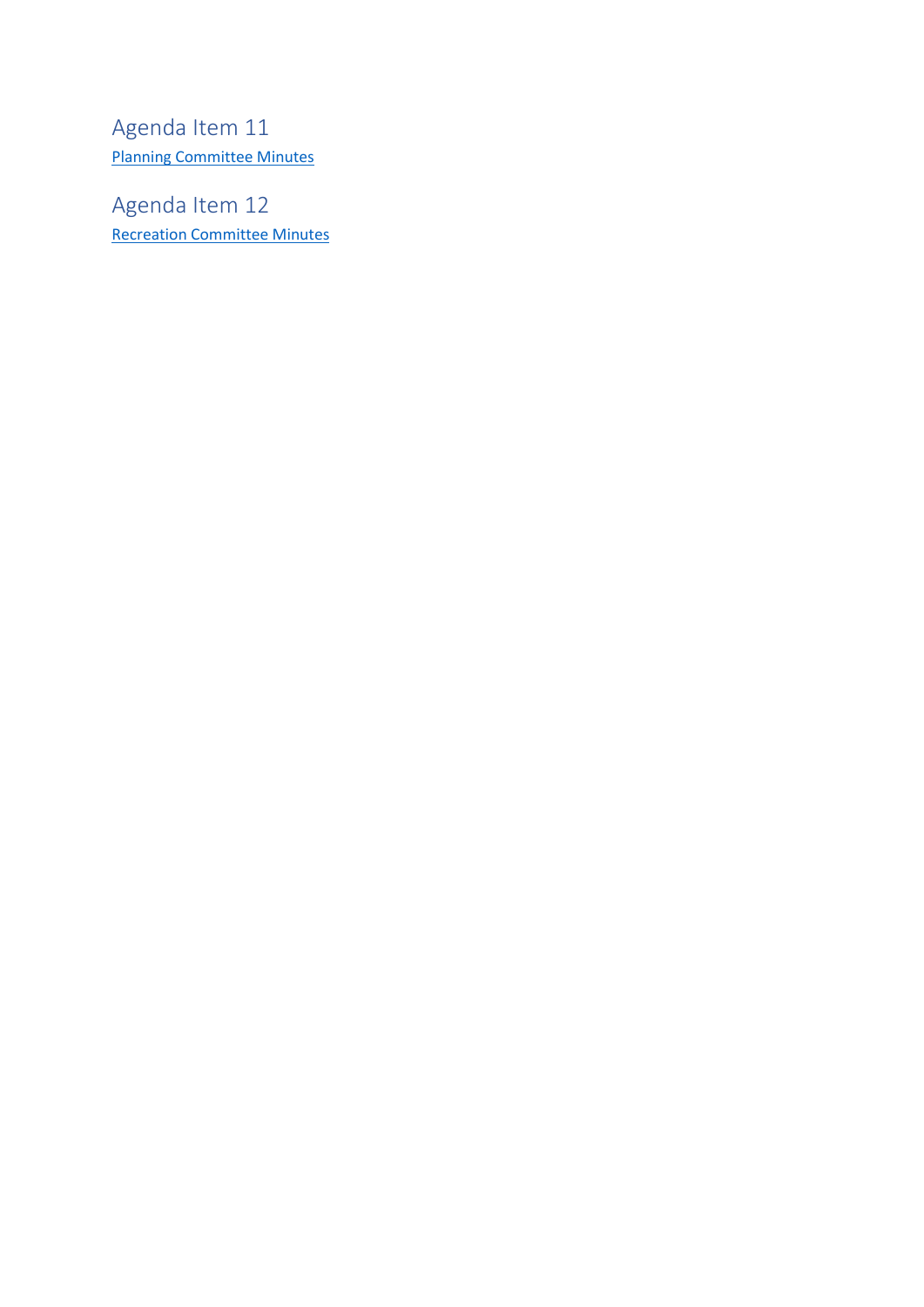<span id="page-9-0"></span>Highways Advisory Committee Minutes

## **Minutes of The Twyford Traffic Solutions Focus Group**

#### **Date: 10th November 2021**

## **Attendees: Trevor White, Steve Pullen, Stewart Hoad, Hannah Greenberg, Guy Billings, Sue Cook, Tony Bronk**

#### **20s plenty update**:

- Meeting notes TPC support via a formal resolution and its letter to all Hants parish clerks about the HALC resolution, emails were received from the following:
	- Longparish qualified support
	- Cheriton support dependent on willingness of PCC to ensure enforcement
	- Romsey Town Councillor qualified support for town centres
	- $\circ$  Froyle Seeking elaboration are villages residential and what about outside playgrounds etc.
	- Wield qualified support 20 near hospitals, schools and other danger areas.
	- Bighton, Hambledon, Smannel, Chilbolton, Owslebury, Otterbourne, Hursley all fully supportive.
- HALC resolution did not proceed because of the wording in the resolution was considered too broad (proposing 20mph where people reside). An amending resolution was passed but could not be debated and voted on because HALC attendees had no mandate from their councils. The HALC Exec. noted broad support for some further 20mph restrictions and announced it would consider how to progress this when the Exec. next meet in December.
- Sue had meeting with Cllr. Rob Humby on various transport issues and he was receptive to taking various issues forward, including consideration of a change of existing HCC policy. An HCC Decision Day subsequently announced a formal review would commence.
- Meeting with Cllr. Russell Oppenheimer revealed that he is very receptive to 20 miles an hour and is very keen on the initiative.

Next steps:

- Hannah to find out how HALC are going to promote 20s plenty and then to contact other parish councils in Hampshire to canvass support.
- Sue to seek the support of Steve Brine M.P.

#### **Finches Lane crossing update:**

- TPC's continued support via a formal confirmatory resolution was noted.
- WCC and HCC were advised of the resolution, provided with the draft Equality Assessment prepared to that date and provided with further photographs.
- WCC are now waiting for HCC Schools Team to comment, they advised: "I will endeavour to re-engage the school to get their travel plan updated to support the requests for these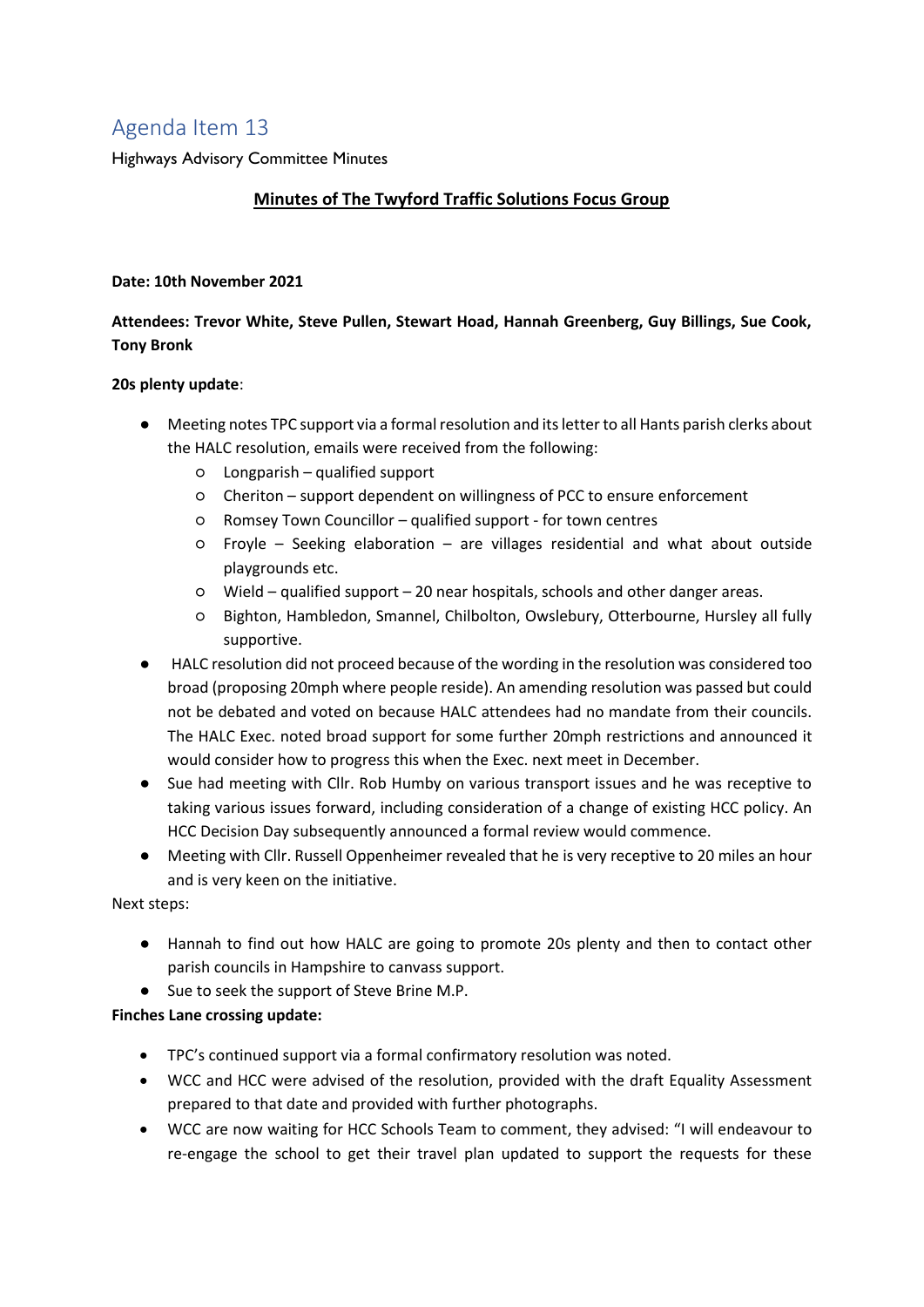measures, including a travel survey with the parents and staff for evidence. Hopefully we can all work together to improve safety for the local community."

Next steps:

- Gemma to liaise with Sophie Davies (Headmistress) to progress the HCC request, particularly about the route the children use to reach the school and to make sure the school travel plan is aligned
- Steve to collaborate with Gemma on producing a map illustrating the flow of children along routes across the village
- Once we know information has been sent to HCC Tony will contact HCC to understand its position then liaise with WCC to determine if and how it will seek to amend its forward Traffic Regulation Order plan to March 2023.

 $\bullet$ 

#### **Infrastructure audit:**

● Thanks to Stewart for the excellent draft, some broad comments on the draft were discussed and amendments will be made

Next steps:

- All group members to review the commented draft and add any further comments for Stewart's attention
- If amendments could be included in a revised draft by the weekend, then the draft could be submitted for information and discussion of key concerns at the next Parish Council meeting. Key concerns are: signage and road markings at the bend near the Park Lane and informal crossing towards the Phoenix; the cross roads with Finches Lane and Hazeley Road; the Finches Lane crossing point for access to School Lane and pedestrian access to beyond Norris's Bridge.

#### **Update on other workstreams**:

- SLRs A further site at the top of Serles Hill has been agreed by HCC, at no cost to the Parish Council, subject to the size of the SLR enabling its use on an existing post. SLR data – 85%tiles show excessive speeds on the Main Road southern entrance at Manor Farm Green; and Hazeley Road (police enforcement visits currently occur at the latter).
- Speedwatch has commenced. Whilst Winchester speedwatch equipment is used it will take place every Monday between 9.00am and 11.00am. The Police are assessing whether any locations on Main Road/The High Street can be used. On Monday 8<sup>th</sup> Nov. checks were made on Hazeley Road east of the Parish Hall car park. One vehicle travelling at 44mph was identified and reported to Hants Police. Tony has applied to the PCC for a grant towards purchase of ANPR equipment for Twyford.
- HGVs Sue contacted Ferry Speed and TJ Waste and informed them that their lorries are frequently travelling through the village. Extract from TJ Group's response: "I will review workloads over the rest of the week, and make sure that any vehicles that are not delivering materials nearby are taking the main motorway networks. Any vehicles that can take alternative routes will be made to do so. Please contact me directly if you have any specific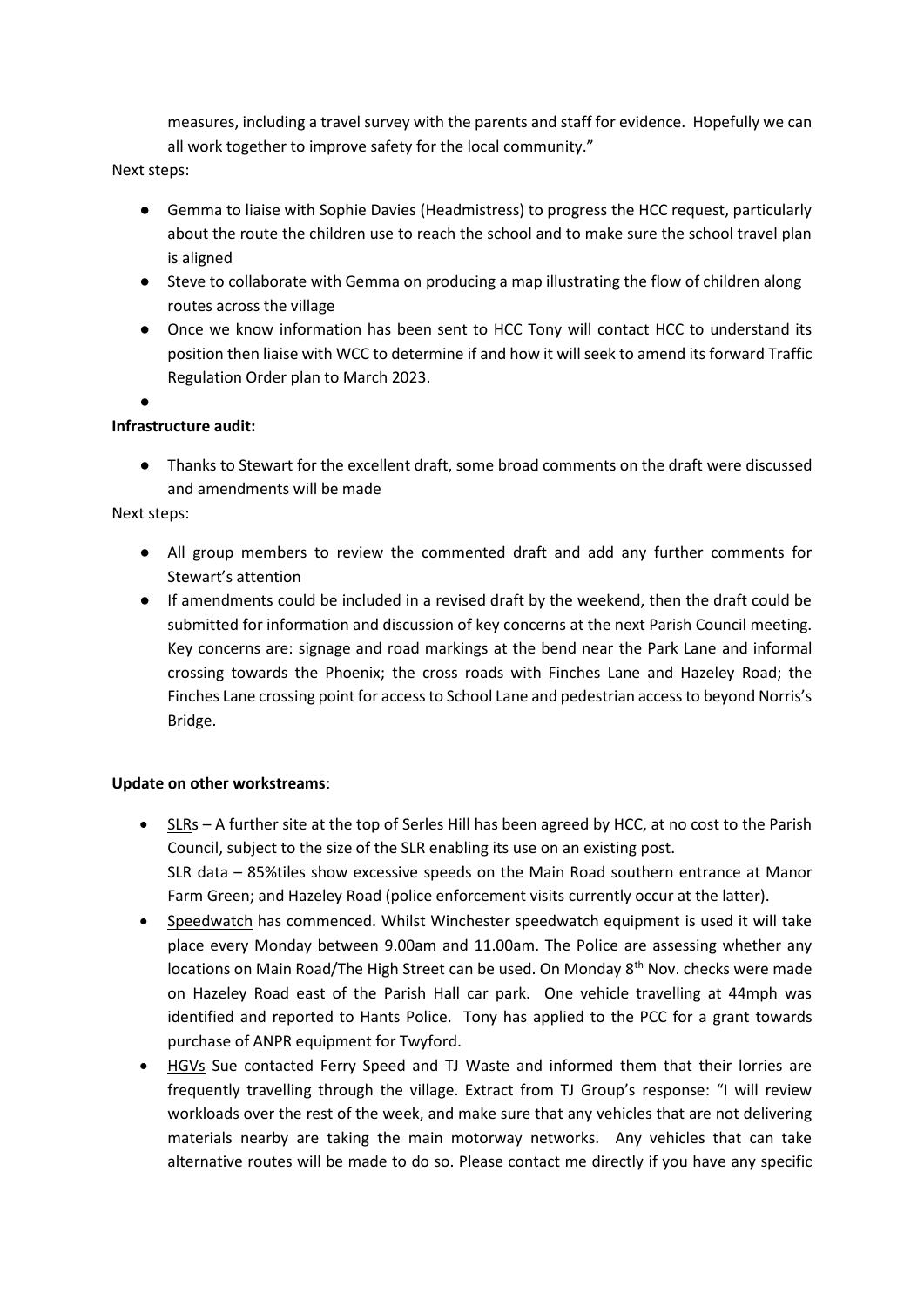vehicles, drivers, or concerns that I can help with. The TJ Group will always try and work with the local community - I will make sure that this issue is reviewed daily by the transport team.

• Cycleway – HCC provided an update on  $20<sup>th</sup>$  October confirming the feasibility of amending the speed limit to 40mph and using some road space remained under consideration with a number of HCC officials. A further update will be sought before the Parish Council meeting.

#### Next steps:

- Sue to chase up progress on shared paths before the monthly council meeting
- Tony to progress the additional SLR site
- Sue to contact AJF on the same basis as TJ Group

#### **Status of hedges and pavements**:

● Garden overspill near to the corner of Park Lane causes reduction of pavement width and drain blockages, resident has agreed to take action.

Next steps:

● Sue to determine if hedge on Finches Lane between crossroads and school access crossing can be reduced as it poses a risk due to loss of sightlines

#### **IT Data storage and comms:**

● Agreed that having a google account/drive in order to share documents on the group would be useful

Next steps:

● Guy will setup account

#### **TPC Website**

- Steve has created a webpage to refer to the Traffic Group, its aims and progress Next Steps
	- Tony to write initial text

#### **Budget requirements 2022/23**:

Possible expenditures:

- Finches Lane crossing point addition to southside pavement width
- High Street informal crossing, potential extension of pavement width
- Indicators that drivers are entering the village (eg. white gates)
- Solid planters/traffic calming measures at the crossroads?
- Speed limit change application
- Speedwatch ANPR (maybe be able to fund through PCC)
- Cycleway feasibility study
- The Group decided to seek £14k for distribution amongst the above projects in a manner to be defined.

#### **Date of next meeting: Early January 2022**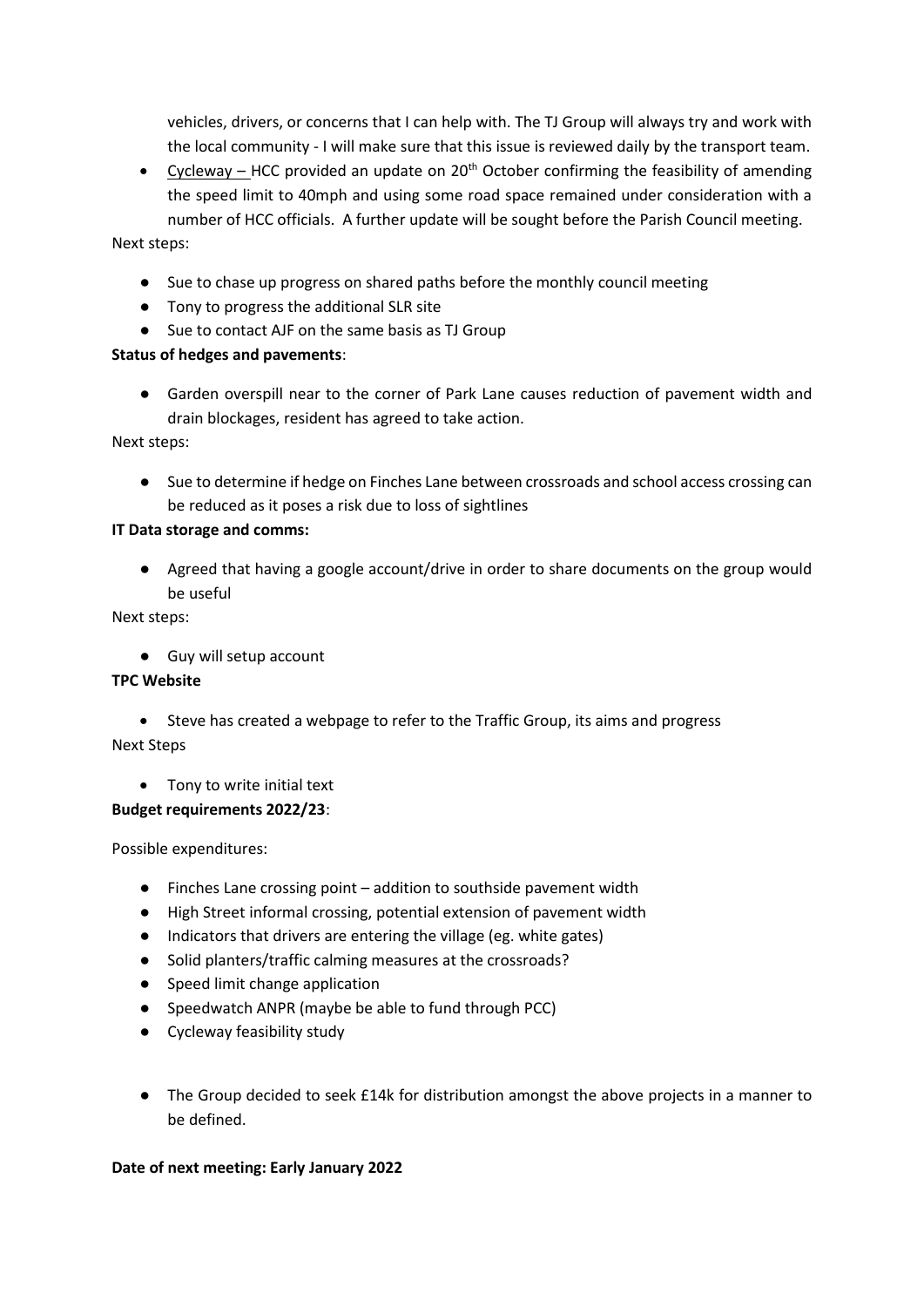Information for Parish Councillors for consideration at the FPC Meeting on 25<sup>th</sup> November 2021

#### Background

HCC's Safer Roads Team and Casualty Reduction Team agreed to carry out a review of traffic management measures on the southern section of the High Street from the commencement of the 30mph zone to the crossroads and then along Finches Lane to the other side of Norris's Bridge.

HCC agreed to receive a Road Infrastructure Audit (of street signs and road markings) with comments and requests for improvements. HCC advised that any works it decides to undertake are at its discretion but that it would consider requests made by the Parish Council. Separately HCC would also advise TPC how it might take some forward under the community led initiative any requests that were outside the scope of the HCC review.

#### Advisory Committee Road Infrastructure Audit

The audit uses Google Streetview dated July 2021 to show the presence and condition of existing infrastructure. Each location is assessed as satisfactory (green), in need of attention (amber), or a major concern (red). Amber locations are those that can be readily reported directly to HCC via its existing web-based reporting function. Red locations are considered to give rise to substantial concerns for personal safety, for which Parish Council and other support for remedial action may be necessary whilst HCC policy focusses on 'casualty reduction' and evidence of actual casualties rather than only potential ones.

The audit document is on the TPC website and can be accessed using the following link: (**TBA**)

#### Locations identified as Red (those in the scope of the HCC review defined above)

#### **1. Southern entrance to the village**

Concern:

The high speed of vehicles evidenced by the Manor Farm Green SLR (85percentile is 36mph).

Suggested solutions

- 1.1a Start 30 mph limit at Hare Lane, or The Old Dairy bus stop
- 1.1b Reduce 50mph limit to 40mph
- 1.1c Introduce a 40mph buffer from the Highbridge Road triangle to Hare Lane
- 1.2a Paint a narrowing of the white roadside lines from the 50 mph (e.g. like Lower Upham)
- 1.2b Paint Dragons' Teeth (like Highbridge Road approach to Kiln Lane)
- 1.2c Paint a 30mph roundel (in the absence of street lights (towards Hare Lane))
- 1.2d Paint SLOW
- 1.2e Paint a Keep Clear junction box for Manor Farm Green
- 1.2f Add white roadside lines to the High Street
- 1.3 Create/restore the Village Gateway at the Twyford Village signs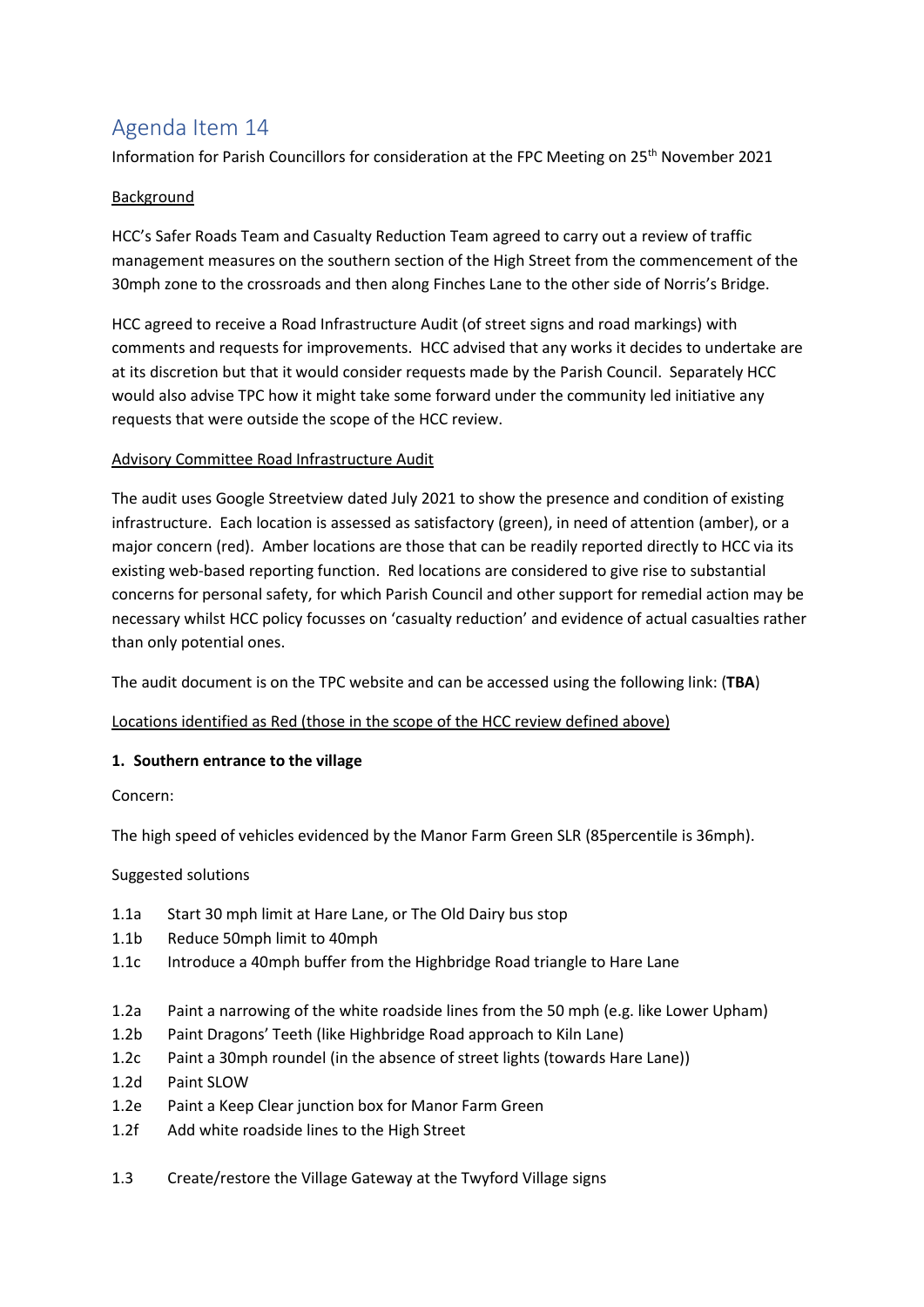1.4 Create a crossing island (like the 4 in Colden Common from Spring Lane to Church Lane)

#### **2. Bend between Brewers Lane and Park Lane**

Concerns:

- The bend diminishes sightlines (of pedestrians crossing or vehicles turning right into Park Lane or from Queen Street, or approaching from the other direction)
- The pavement on the westside is inadequate and east side is vey narrow, vehicle mirrors (and other parts encroach the pavement area)
- The road narrows so 2 large vehicles cannot pass each other, large vehicles force small ones to the road edge
- Roadside and road signs warning of the nature of the bend are inadequate
- At night visibility of the bend itself is poor

Suggested solutions

- 2.1a Adopt 20mph from Manor Road to the crossroads
- 2.2a Adopt "give priority to traffic travelling south", so northbound traffic must slow to yield; and install appropriate roadside and road signage
- 2.3a Reinstate chevron signs to enhance warning of the bend
- 2.3b Amend roadside signs to warn of the direction of the road through the bend
- 2.3c Add white roadside lines to improve visual awareness of the bend and encourage vehicles to avoid pavement encroachment
- 2.3d Restore clarity of central white lines and painted SLOW signs
- 2.4a Paint Keep Clear junction boxes for Park Lane and Queen Street
- 2.4b Prevent pavement encroachment of northbound vehicles during congestion by adopting a yellow cross hatched no entry unless exit is clear box for southbound vehicles
- 2.4c Provide warning of imminent junctions to left and right
- 2.5a Consider effectiveness of existing street lighting
- 2.5b Reinstate use of Cats Eyes
- 2.6 Maintain full width of the eastern pavement by ensuring vegetation does not encroach

#### **3. Informal crossing point at Queen Street exit**

Concerns: Pedestrians are put at risk when relying on the indicated crossing point

Suggested solutions

- 3.1a Establish a 20mph zone due to the proximity of the School and its use of the crossing
- 3.2a Create a Zebra Crossing (as in Winchester by the Leisure Centre)
- 3.4a Create a Pelican Crossing (as at other northly crossing points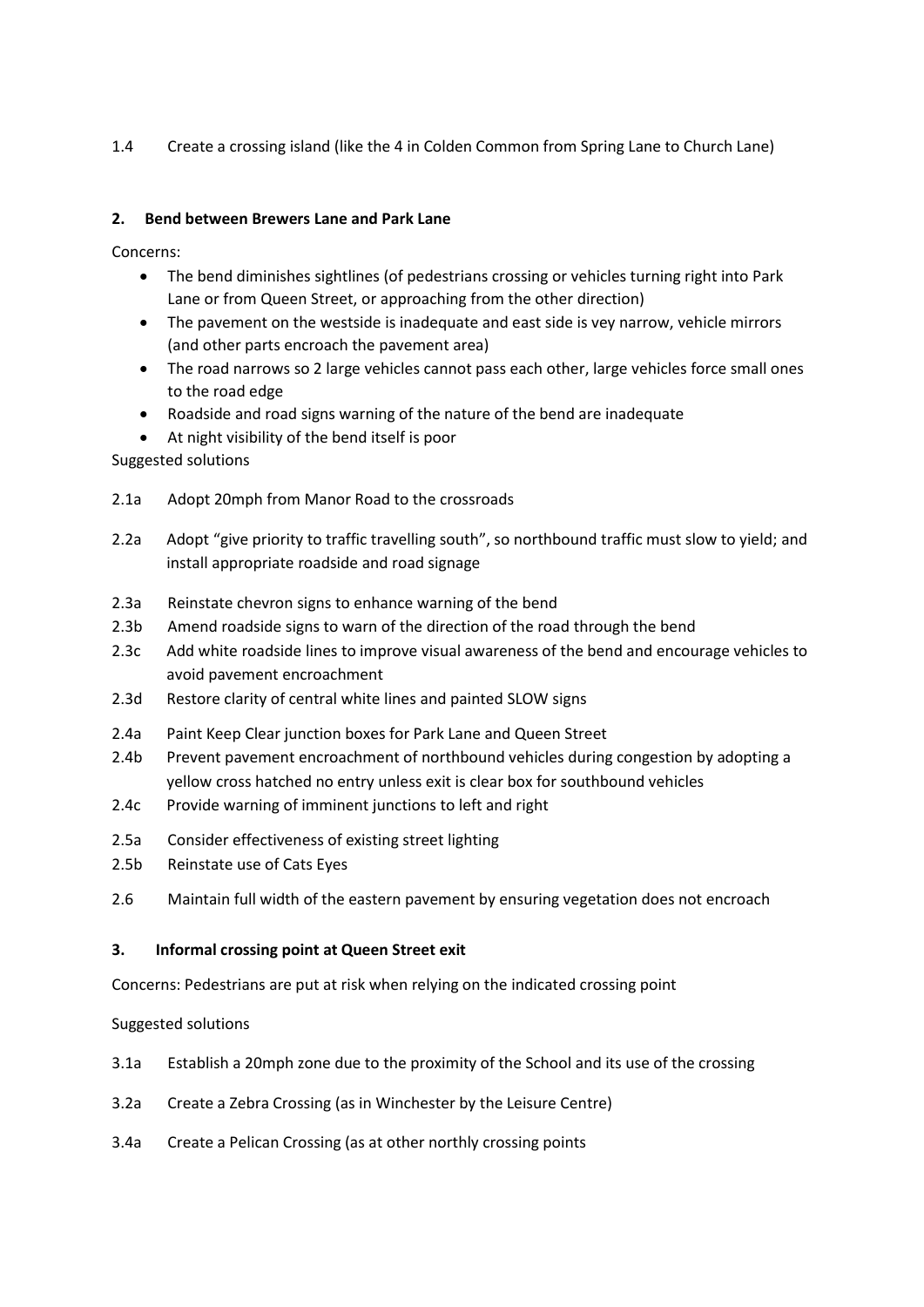- 3.5a Create a pinchpoint by narrowing the road (giving priority to vehicles travelling north so by being slowed drivers are more likely to stop to enable pedestrians to cross)
- 3.6a Change bollards to more visible ones
- 3.7a Change road surface to create a visible crossing
- 3.8a Improve roadside and road signs to warn of the crossing point

#### 4. **Crossroads**

Concerns: Wide open space discourages slow movement of vehicles, pedestrian crossing points are not all clearly visible to motorists making turns into Finches Lane and pedestrians struggle to see oncoming vehicles

#### Suggested Solutions

- 4.1a Adopt white lining for through and turning traffic (as in Colden Common at Spring Lane)
- 4.2a Widen the marked off area at the bus stop to the width of a bus
- 4.3a Create a marked crossing point for crossing Finches Lane (like that for Hazeley Road)
- 4.4a Consider an Island in Finches Lane (like that for Hazeley Road)
- 4.4b Extend the western corner pavements or use surfacing to encourage vehicles to maintain a central line when turning, to facilitate pedestrian sightlines
- 4.4c Facilitate the use of planters instead of pavement/kerb alterations to extend pedestrian areas
- 4.5a Establish a 20mph zone

#### **5. Finches Lanes crossing point from School Lane**

Concern: Pedestrians are at risk in the absence of aa designated formal or informal crossing. Whilst most users are travelling to and from the school, young children are accompanied by parents and siblings creating increased numbers. Residents also use the route to access village facilities including the General Stores and Doctor Surgery. There are yellow School markings on the south side but only a short roadside white line on part of the northside. Vehicles park on the southwest and north east side of the crossing point impeding sightlines.

#### Suggested Solutions

- 5.1a Establish a 20mph zone due to the proximity of the School
- 5.2a Create a designated school crossing point with associated signage
- 5.3a Install a Zebra or Pelican Crossing with associated signage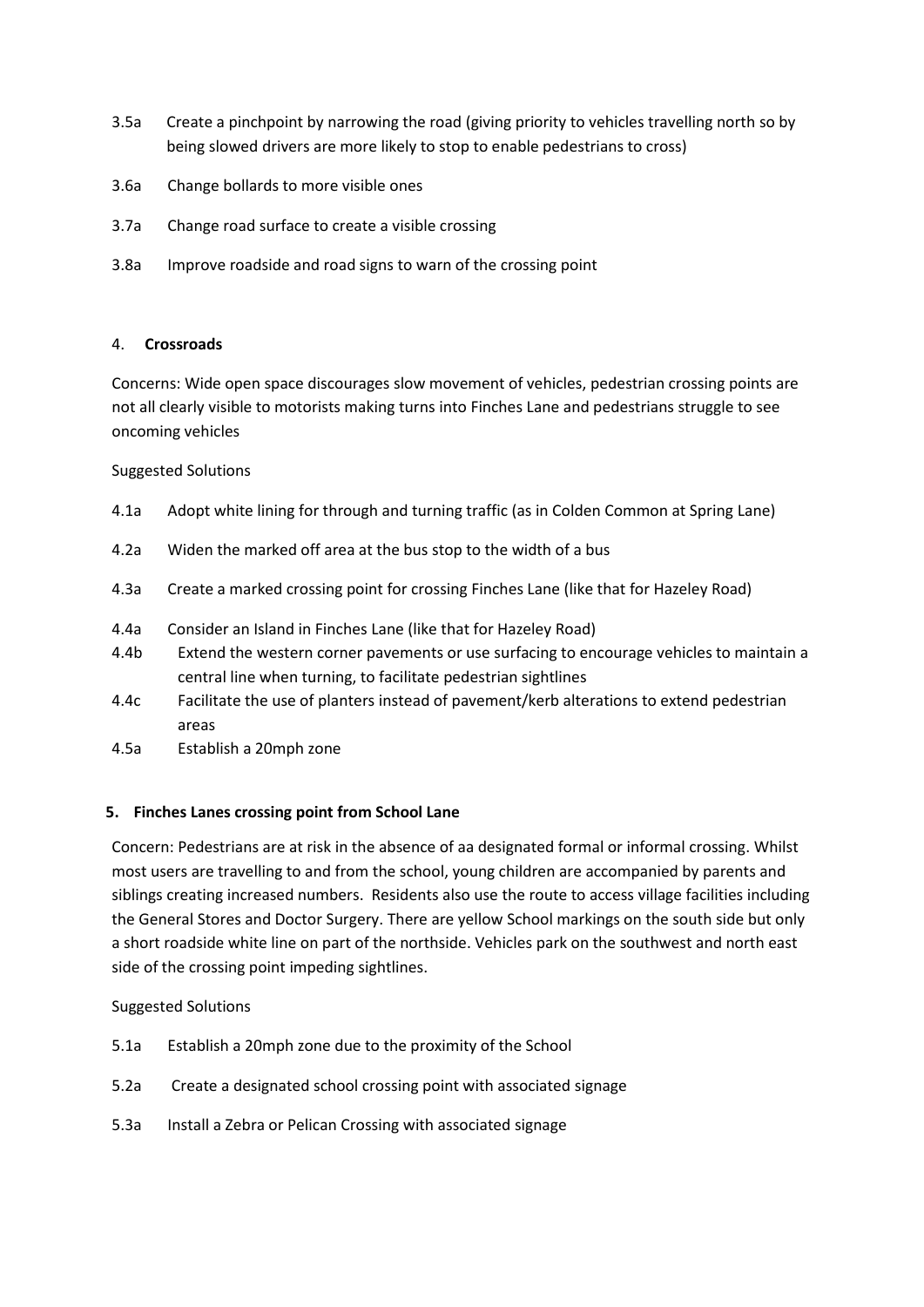- 5.4a Create a pinchpoint by extending the southern pavement (to also accommodate pedestrians waiting to negotiate the metal barriers at the entrance of the footpath to School Road; and aid sightlines towards the crossroads) and install bollards to ensure its visibility.
- 5.5a Paint yellow lines towards St Mary's Terrace to prevent parking adjacent to the crossing point

#### **6. Shawford Road to west side of Norris's Bridge**

Concerns: Absence of a pavement puts pedestrians at risk especially in the dark

Suggested Solutions

- 6.1a Establish a 20mph zone
- 6.2a Install a pavement
- 6.2b Install a painted walkway (as in Beech Hampshire)
- 6.3a Install a Village Gateway (at the entrance to the TPC Meadow)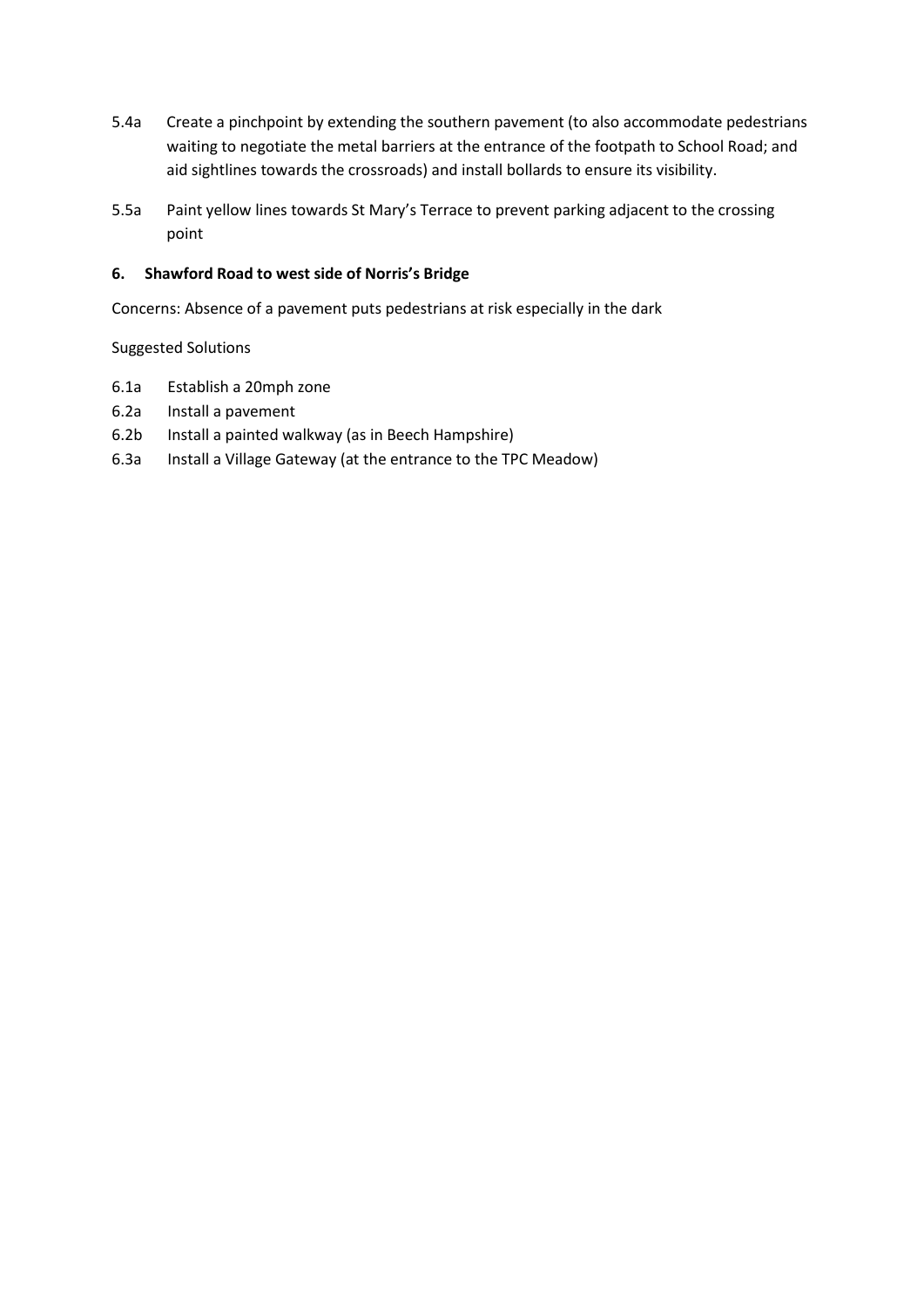Full Council Meeting - 25<sup>th</sup> November 2021

## **Schedule of Payments November 2021**

| <b>ExpTno</b> | Paid       | Gross      | Vat       | <b>Net</b> | <b>Comments</b>                                                                                                            |
|---------------|------------|------------|-----------|------------|----------------------------------------------------------------------------------------------------------------------------|
| 174           | 05/11/2021 | 13.00      | 2.17      | 10.83      | C Molesworth - Replacment padlock - pavilion                                                                               |
| 175           | 05/11/2021 | 200.00     | 0.00      | 200.00     | Twyford Tots - S137 Grant                                                                                                  |
| 176           |            | 47.94      | 7.99      | 39.95      | Mid Hants Fire Protection - Fire Extinguisher Annual<br>Inspection                                                         |
| 178           |            | 28,878.00  | 4,813.00  | 24,065.00  | Playsafe Playgrounds - Hunter Park Playground - Tranche 2                                                                  |
| 193           |            | 202.50     | 0.00      | 202.50     | Hilary Frearson - TNP support - October                                                                                    |
| 195           |            | 1,663.65   | 277.27    | 1,386.38   | Green Smile Ltd - Monthly grounds maintenance                                                                              |
| 194           |            | 126.40     | 6.02      | 120.38     | Octopus Energy - HP Field Electricity - October                                                                            |
| 177           |            | 67.89      | 11.31     | 56.58      | Viking - Printer ink and paper for Asst. Clerk                                                                             |
| 190           |            | 217.44     | 36.24     | 181.20     | Shoreland Network Solutions - Cricket Maintenance October<br>Hampshire County Council - Street Lighting charges - April to |
| 184           |            | 1,664.78   | 277.46    | 1,387.32   | September                                                                                                                  |
| 185           |            | 63.00      | 10.50     | 52.50      | Vodafone - Mobile Telephones - Sep/October                                                                                 |
| 186           |            | 36.13      | 6.02      | 30.11      | Vodafone - Mobile Telephones - November                                                                                    |
| 187           |            | 260.00     | 0.00      | 260.00     | Fair Account - Internal Audit - H1<br>Greenbarnes Ltd - A1 Lectern mounted encapsulated                                    |
| 189           |            | 1,722.00   | 287.00    | 1,435.00   | interpretation panel                                                                                                       |
| 191           |            | 510.00     | 85.00     | 425.00     | Ava Recreation Ltd - Annual Inspection of play equipment                                                                   |
| 192           |            | 52.80      | 8.80      | 44.00      | Premier Gardens - Lengthsman green waste                                                                                   |
| 196           |            | 773.25     | 0.00      | 773.25     | Public Work Loan Board - Loan Repayment - Gilbert Room                                                                     |
| 197           |            | 60.77      | 10.13     | 50.64      | Hampshire County Council - Paper towels and dispenser                                                                      |
| 183           |            | 92.17      | 4.39      | 87.78      | Southern Electric - HP Field Electricity - final bill                                                                      |
| 179           |            | 1,709.76   | 0.00      | 1,709.76   | <b>Employee Salaries - October Salaries</b>                                                                                |
| 180           |            | 25.76      | 0.00      | 25.76      | Sue Merritt - Milegae - October                                                                                            |
| 181           |            | 76.00      | 0.00      | 76.00      | J.P. Matthews - Mileage - October                                                                                          |
| 182           |            | 277.40     | 0.00      | 277.40     | HMRC - November PAYE and NIC                                                                                               |
| 188           |            | 487.83     | 0.00      | 487.83     | <b>HCC Pensions - November pensions</b>                                                                                    |
|               |            | £39,228.47 | £5,843.30 | £33,385.17 |                                                                                                                            |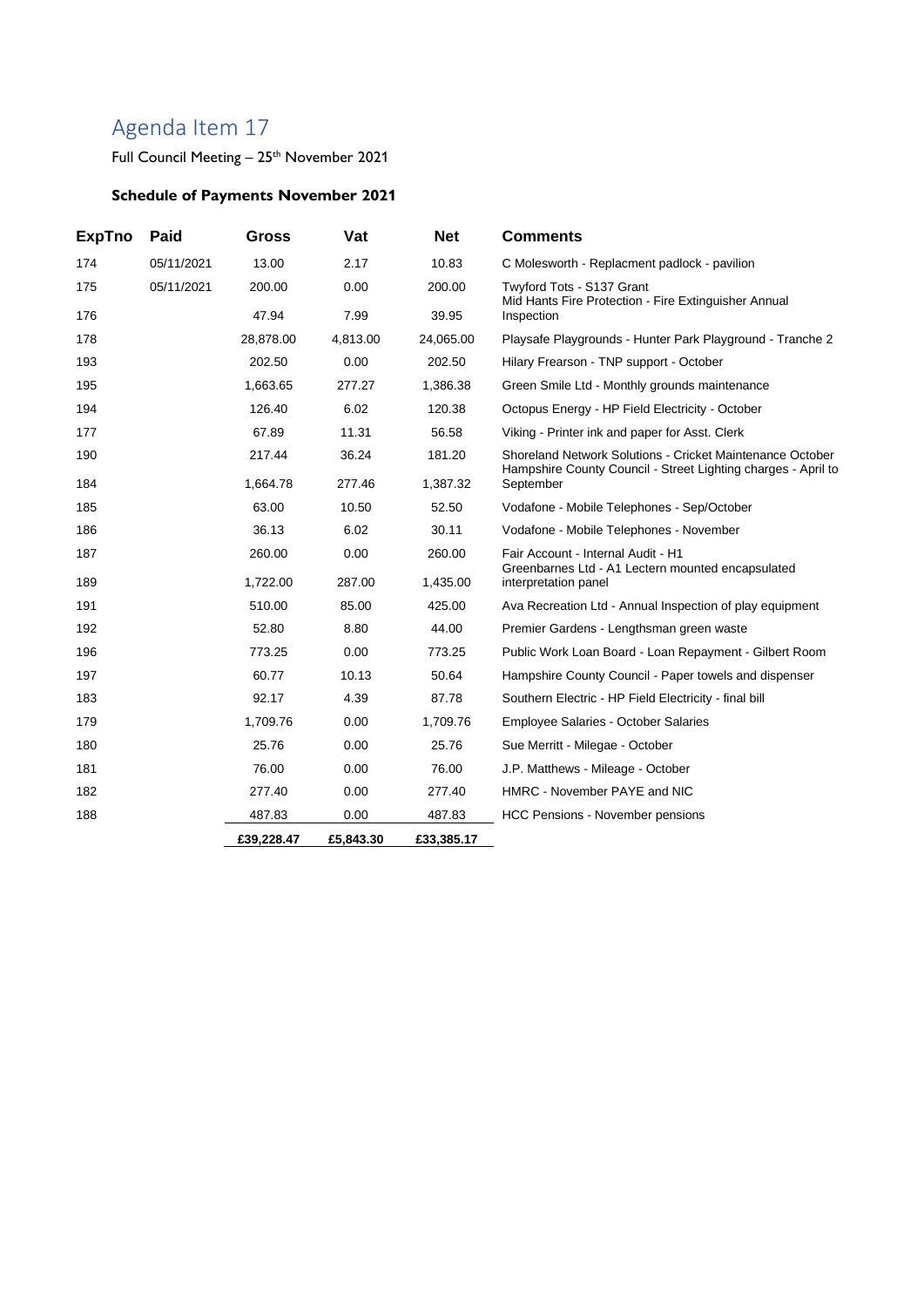

# **Twyford Parish Council**

Full Council Meeting -  $25$ <sup>th</sup> November 2021

#### **Bank Balances as of 31 st October 2021**

| <b>Ordinary Accounts</b> |             | Interest rate |
|--------------------------|-------------|---------------|
| <b>HSBC C/A</b>          | £3,992.47   | $0.0\%$       |
| <b>HSBC Savings</b>      | £77,789.27  | 0.01%         |
| Nationwide               | £84,051.17  | 0.05%         |
| Total                    | £165,832.91 |               |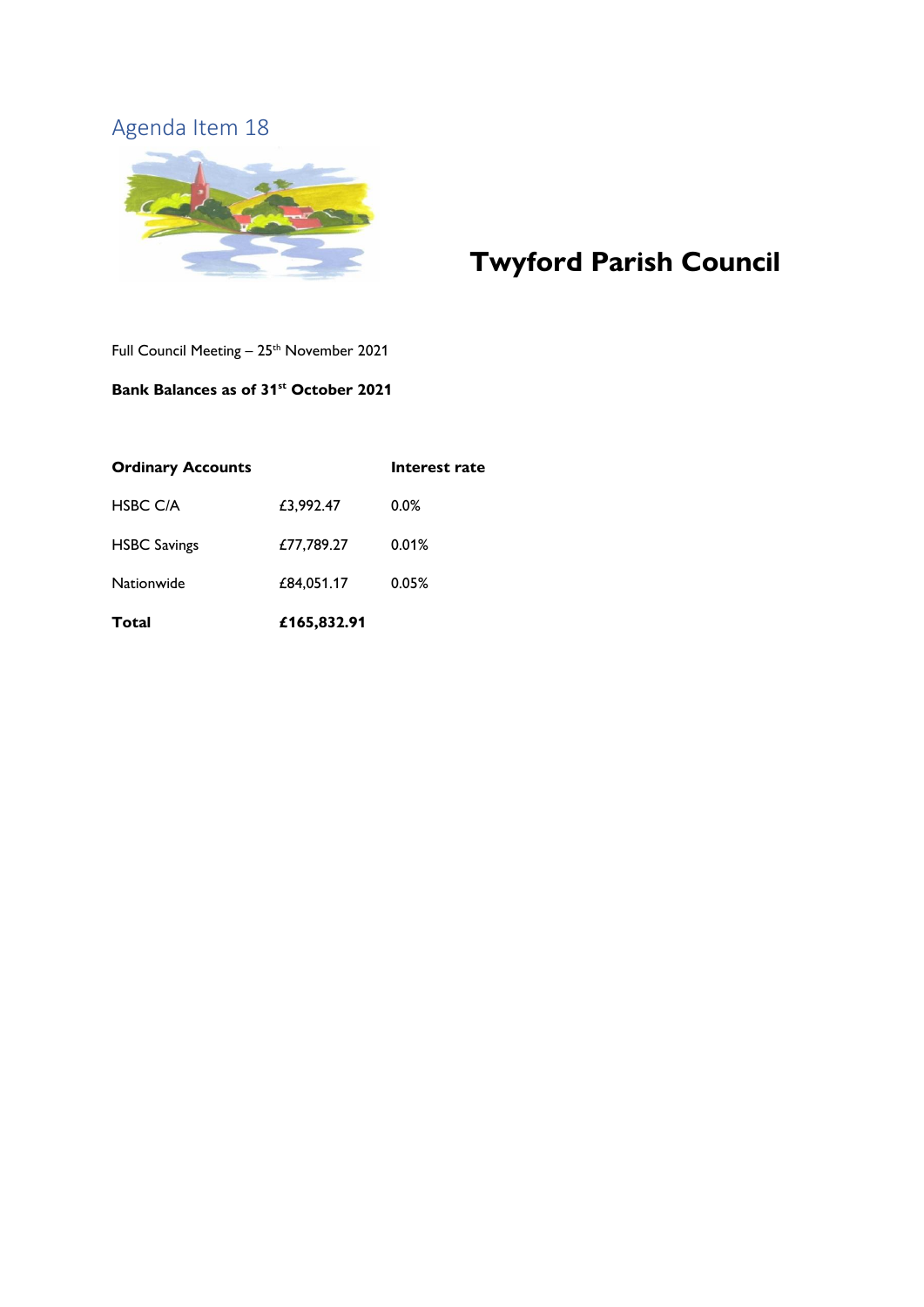<span id="page-18-0"></span>

Mr J Matthews Clerk to Twyford Parish Council PO Box 741 **WINCHESTER HANTS** SO23 3QA

Dear Jaime

#### Twyford Parish Council 2021/22, Half Year Audit (4/21 to 9/21)

I have now completed the Internal Audit for the Council as at 30/9/21 & am pleased to report that the overall internal control procedures are adequate to meet the needs of the AGAR Practitioner's Guide 2021 and the Accounts & Audit Regulations 2015 (as amended).

A series of test checks on the Council's financial records, vouchers, documents, minutes, policies, insurance & assets register were done to ascertain efficiency & effectiveness of the Council's systems. This was especially important, as the Council still has had to address the impact of Covid-19, resulting in a review of current processes & procedures, including remote meetings in the early months.

The attached Audit comments & recommendations will only enhance the current processes and procedures. This report should be noted & taken to the next meeting of the Council for discussion & formal minuting. I confirm that the next interim audit is set for 14/2/22 & will cover the 10/21 to 1/22 period.

I attach invoice 21/057 for the half year fee agreed in my quotation.

I would like to thank you for your help in enabling the audit to be performed remotely due to Covid-19 restrictions. I look forward to hearing your comments in due course.

Yours sincerely



PAUL REYNOLDS, FMAAT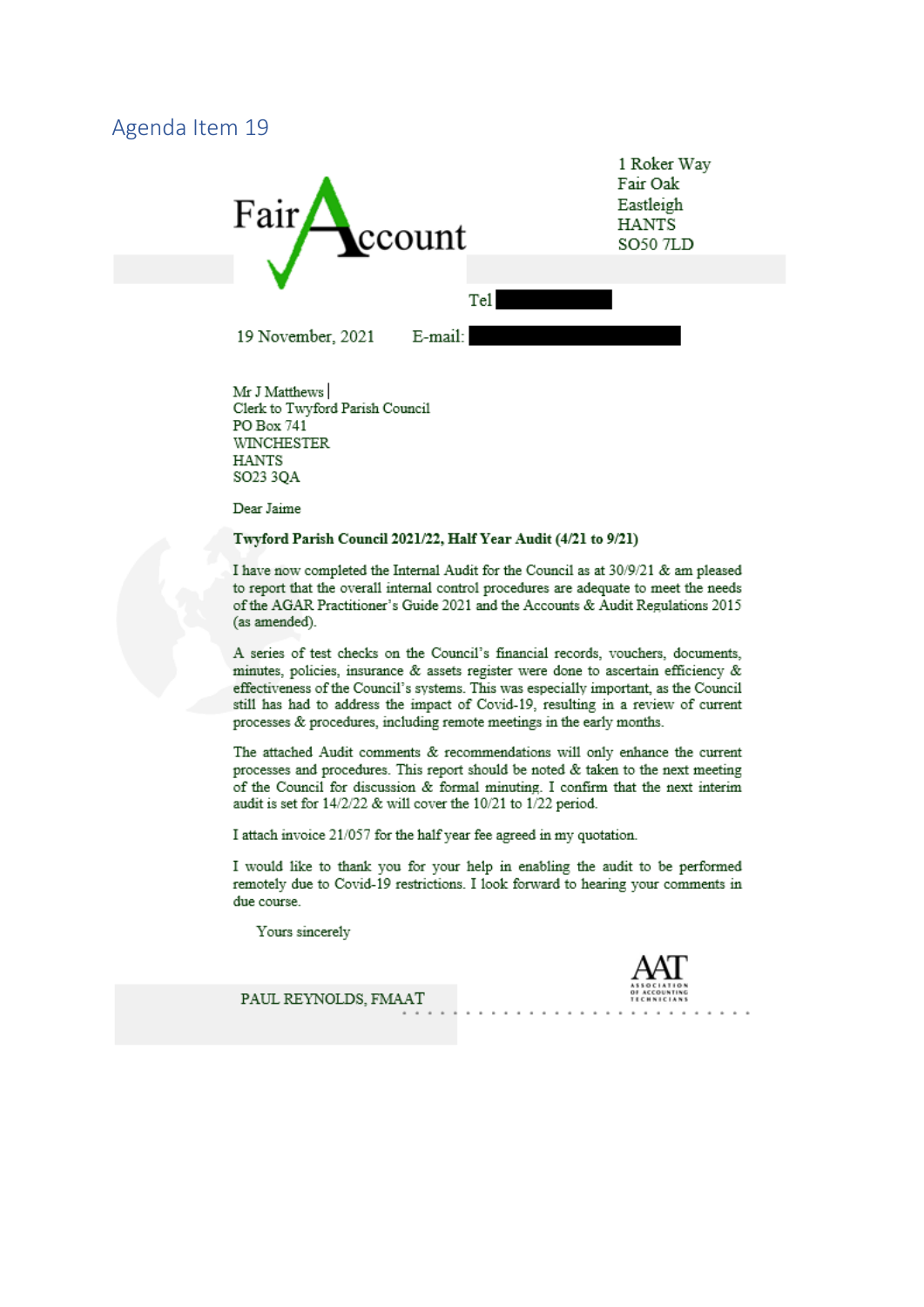#### **Audit Recommendations**

- 1. I am pleased to report that the Composite Cashbook for the three Accounts held by the Council, has been fully agreed to the Bank reconciliations at an overall total of £152,928.37, as at 30/9/21.
- 2. Precept now fully received for 2021/22 at £109,489, also CIL money £5,000 from SDNPA for Pavilion project.
- 3. VAT claims have been refunded by HMRC for Qtr 4 of 20/21 & Otr1 of 21/22. The claim for Otr 2 was made at £11,092.04. These regular, quarterly claims greatly assist the Council's cashflow.
- 4. PWLB loan repayment totalling £2,469.19 made.
- 5. The Asset register needs serial nos. added for all IT equipment & any other electrical items. This will provide the required data for Hiscox Insurance should any claims arise for these items.
- 6. The new laptops & monitor, along with the 2<sup>nd</sup> SLR will need noting on the Asset Register at cost price (ie. not incl. VAT) for the AGAR.
- 7. Current insurance policy 1891378 is held with Hiscox (via Came & Co./Gallaghers) from 1/10/20, which covers the standard Local Council aspects. It is recommended that Cyber cover is reviewed, as malware attacks are now becoming more commonplace on Local Councils as stated in recent NAO report on Cyber crime in UK.
- 8. Delegated powers to the Clerk to cover Covid-19 issues will need periodic review ensuring they are adequate for any changes in Govt. advice & legislation, including any continuance of remote meetings by Zoom / MS Teams beyond 6 May 2021, if Govt. permits.
- 9. The possible introduction of the Corporate Credit card will need to be detailed in the Financial Regulations. This will require specific details of users, security of the card & monitoring of usage.
- 10. Recommend that Asst Clerk conducts regular, visual Play area inspections & notes on signed /dated logsheets, with any action needed. This will help mitigate any litigation claims on the Council.
- 11.All minutes should still be regularly signed within the Covid-19 arrangements, thus ensuring any decisions taken become lawful.
- 12. Recommend that the Treasurer role is formalised at the Annual meeting & their monitoring role is included in Financial Regulations.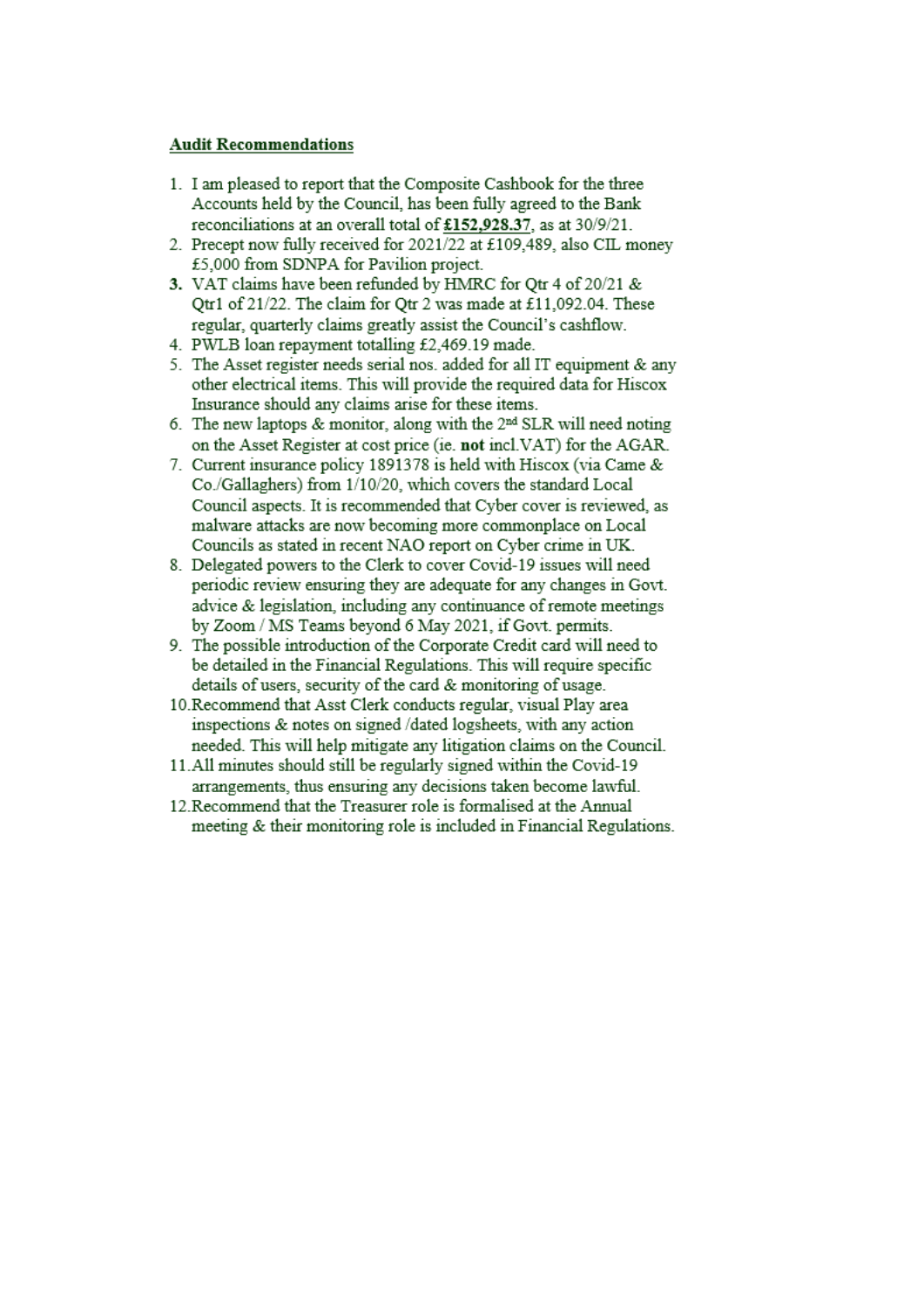<span id="page-20-0"></span>Full Council Meeting - 25<sup>th</sup> November 2021

#### **Draft Budget 2022/23**

A budget working group meet on the  $8<sup>th</sup>$  November to examine the first steps towards producing a draft budget for 2022/23. Existing revenues codes were reviewed, and additional capital expenditure items proposed. Due to the reallocation of some cost codes an exact year on year comparison between all cost codes is not possible and these are explained by the accompanying notes.

Allocations from the General Income for 2022/23 into the Capital Budget are at the levels as in the agreed three year forecast of revenue and receipts and members will need to consider whether these are appropriate and sufficient for anticipated activities in 2022/23.

The draft budget on the following pages is set out as follows:

- **<u><b>Income**</u> separated out into General Income and Project Income (CIL grants)
- **Expenditure -** separated out into Revenue Expenditure and movements into the Capital Budget showing the break down between General Income and Project Income.
- **Estimated General Reserves and Earmarked Reserves** as of 31<sup>st</sup> March 2022
- **Capital Budget**
- **Staffing Budget**
- Additional Detail breakdown of some cost codes, as requested by the budget working group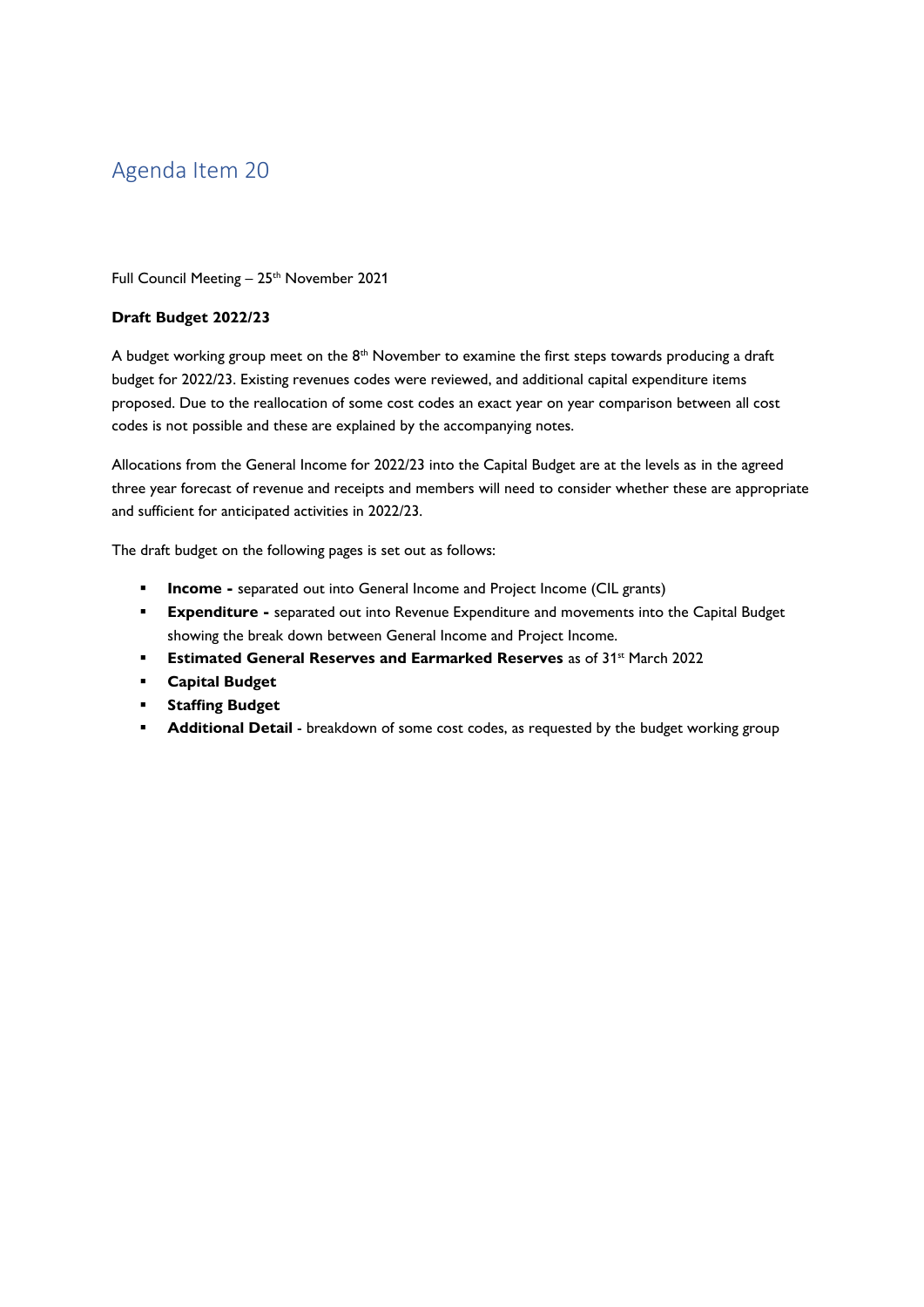|                | <b>Short</b>       |                                    |                 |              |
|----------------|--------------------|------------------------------------|-----------------|--------------|
| <b>Heading</b> | Code               | <b>Description</b>                 | <b>Approved</b> | <b>Draft</b> |
| <b>INCOME</b>  |                    |                                    |                 |              |
|                | <b>FINANCE</b>     |                                    |                 |              |
| 100            | <b>FIN</b>         | Precept                            | £109,489        | £112,886     |
| 105            | <b>FIN</b>         | <b>VAT Refund</b>                  | £0              | £0           |
| 110            | <b>FIN</b>         | Bank Interest (current)            | £0              | £0           |
| 115            | <b>FIN</b>         | Bank Interest (HSBC Savings)       | £35             | £35          |
| 116            | <b>FIN</b>         | Bank Interest (Nationwide Savings) | £35             | £35          |
| 120            | <b>FIN</b>         | <b>CIL</b>                         | £0              | £0           |
|                |                    |                                    | £109,559        | £112,956     |
|                | <b>RECREATION</b>  |                                    |                 |              |
| 200            | <b>REC</b>         | <b>Pavilion Hire</b>               | £360            | £360         |
| 205            | <b>REC</b>         | <b>Hiring Fees</b>                 | £2,650          | £4,660       |
| 210            | <b>REC</b>         | <b>Allotments</b>                  | £689            | £700         |
| 215            | <b>REC</b>         | Deposits                           | £0              | £0           |
| 220            | <b>REC</b>         | Grants & Donations                 | £0              | £0           |
| 225            | <b>REC</b>         | Wayleaves & Rents                  | £0              | £500         |
|                |                    |                                    | £3,699          | £6,220       |
|                | <b>PARISH FARM</b> |                                    |                 |              |
| 400            | PF                 | Grants & Donations                 | £5,000          | £8,000       |
|                |                    |                                    | £5,000          | £8,000       |
|                |                    |                                    |                 |              |
|                |                    | <b>Total General Income</b>        | £118,258        | £127,176     |
|                |                    |                                    |                 |              |
|                | <b>PROJECTS</b>    |                                    |                 |              |
| 500            | <b>PROJ</b>        | <b>NP</b> Production               | £0              | £0           |
| 515            | <b>PROJ</b>        | Car Park expansion CIL             | £65,000         | £65,000      |
| 520            | <b>PROJ</b>        | Flooding                           | £0              | £0           |
| 525            | <b>PROJ</b>        | Pavilion Refurb                    | $\pounds 0$     | $\pounds 0$  |
| 530            | <b>PROJ</b>        | Hunter Park Masterplan CIL         | £12,700         | £0           |
| 535            | PROJ               | Traffic                            | $\pounds 0$     | £0           |
| 540            | PROJ               | Climate                            | $\pounds 0$     | £0           |
| 545            | PROJ               | Cycleway CIL                       | £50,000         | £50,000      |
|                |                    | <b>Total Project Income</b>        | £127,700        | £115,000     |
|                |                    |                                    |                 |              |
|                |                    | <b>Total Income</b>                | £245,958        | £242,176     |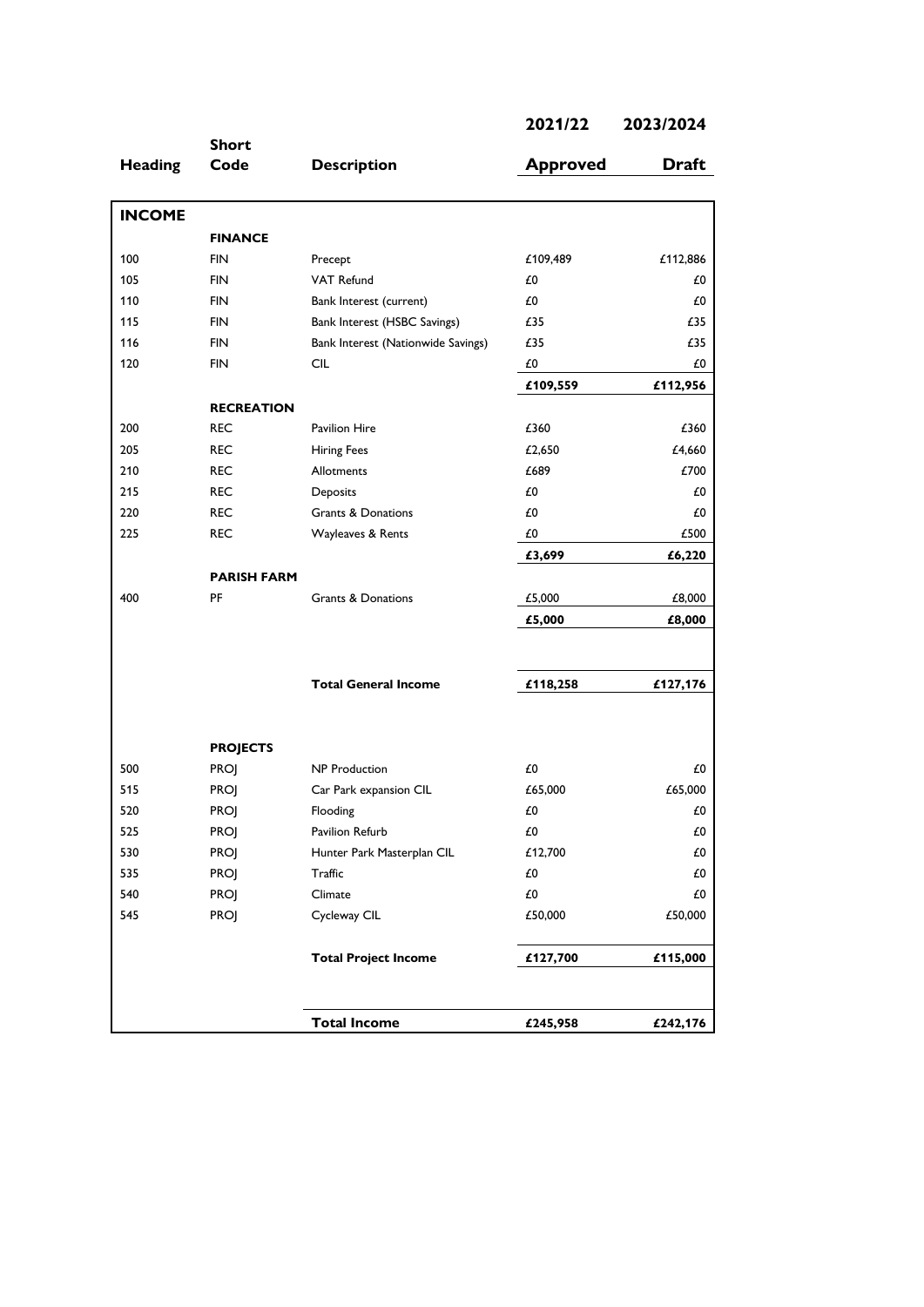|                    |                                  |                                 | 2021/22         | 2023/2024    |                                                       |
|--------------------|----------------------------------|---------------------------------|-----------------|--------------|-------------------------------------------------------|
|                    | <b>Short</b>                     |                                 |                 |              |                                                       |
| <b>Heading</b>     | Code                             | <b>Description</b>              | <b>Approved</b> | <b>Draft</b> |                                                       |
| <b>EXPENDITURE</b> |                                  |                                 |                 |              |                                                       |
|                    | <b>FINANCE</b>                   |                                 |                 |              |                                                       |
| 1000               | <b>FIN</b>                       | <b>Employment Costs</b>         | £28,892         | £30,482      |                                                       |
| 1010               | <b>FIN</b>                       | Expenses                        | £1,970          | £1,700       |                                                       |
| 1020               | <b>FIN</b>                       | Administration                  | £3,788          | £4,584       |                                                       |
| 1030               | <b>FIN</b>                       | <b>External Advice</b>          | £500            | £500         |                                                       |
| 1040               | <b>FIN</b>                       | Training                        | £550            | £650         |                                                       |
| 1050               | <b>FIN</b>                       | Insurance                       | £2,372          | £2,513       |                                                       |
|                    |                                  | Grants and                      |                 |              |                                                       |
| 1060               | <b>FIN</b>                       | Donations                       | £1,000          | £0           |                                                       |
| 1070               | <b>FIN</b>                       | Section 137                     | £4,000          | £4,000       |                                                       |
| 1080               | <b>FIN</b>                       | Room Hire                       | £1,000          | £1,000       |                                                       |
| 1090               | <b>FIN</b>                       | Legal Fees                      | £500            | £0           | Duplicated, now under Externl Advice                  |
| 1100               | <b>FIN</b>                       | <b>Audit Fees</b>               | £975            | £975         |                                                       |
| 1110               | <b>FIN</b>                       | Subscriptions                   | £525            | £686         |                                                       |
| 1120               | <b>FIN</b>                       | <b>Street Lighting</b>          | £3,350          | £3,500       |                                                       |
| 1130               | <b>FIN</b>                       | SLR/SID                         | £250            | £250         |                                                       |
| 1140               | <b>FIN</b>                       | PWLB interest -                 | £425            | £299         |                                                       |
|                    |                                  | Gilbert Room<br>PWLB capital -  |                 |              |                                                       |
| 1141               | <b>FIN</b>                       | Gilbert Room<br>PWLB - interest | £1,200          | £1,200       |                                                       |
| 1142               | <b>FIN</b>                       | <b>Berry Meadow</b>             | £14             | £0           |                                                       |
|                    |                                  | PWLB - capital Berry            |                 |              |                                                       |
| 1143               | <b>FIN</b>                       | Meadow                          | £1,667          | £0           |                                                       |
| 1150               | <b>FIN</b>                       | VAT on payments                 | £0              | £0           |                                                       |
|                    |                                  |                                 |                 |              | Includes, bus shelters, defibrillator maintenance and |
| 1160               | <b>FIN</b>                       | <b>Street Furniture</b>         | £3,100          | £4,600       | Northfields defibrillator                             |
|                    |                                  |                                 | £56,077         | £56,939      |                                                       |
|                    | <b>RECREATION</b>                |                                 |                 |              |                                                       |
| 2000               | <b>REC</b>                       | <b>Employment Costs</b>         | £1,100          | £1,216       |                                                       |
|                    |                                  | Hunter Park                     |                 |              | Additional bin emptying not included. Dog bins now    |
| 2020               | <b>REC</b>                       | Grounds                         | £27,769         | £28,940      | included                                              |
| 2030               | <b>REC</b>                       | Hunter Park Pavilion            | £5,160          | £3,340       |                                                       |
| 2040               | <b>REC</b>                       | Northfields                     | £3,034          | £3,534       |                                                       |
| 2050               | <b>REC</b>                       | <b>New Assets</b>               | £2,500          | £0           |                                                       |
|                    |                                  | Lengthsman & Other              |                 |              | Previously included dog bin emptying, now moved to    |
| 2060               | <b>REC</b>                       | Parish Improvements             | £3,300          | £2,000       | HP.                                                   |
| 2070               | <b>REC</b>                       | Allotments                      | £280            | £550         | Correction to expected water usage.                   |
| 2080               | <b>REC</b>                       | Deposits returned               | £100            | £100         |                                                       |
| 2090               | <b>REC</b>                       | <b>Tree Works</b>               | £0              | £1,500       | Moved from Hunter Park                                |
|                    |                                  |                                 | £43,243         | £41,180      |                                                       |
|                    | <b>PARISH FARM</b>               |                                 |                 |              |                                                       |
| 4010               | PF                               | <b>Water Meadow</b>             | £6,640          | £4,557       |                                                       |
| 4011               | PF                               | Compton Lock                    | £0              | $\pounds 0$  |                                                       |
|                    |                                  |                                 | £6,640          | £4,557       | Previous Year included PWLB payments                  |
|                    | <b>Total Revenue Expenditure</b> |                                 | £105,960        | £102,676     |                                                       |
|                    |                                  | Surplus / - Deficit             | £12,298         | £24,500      | <b>To Capital Projects</b>                            |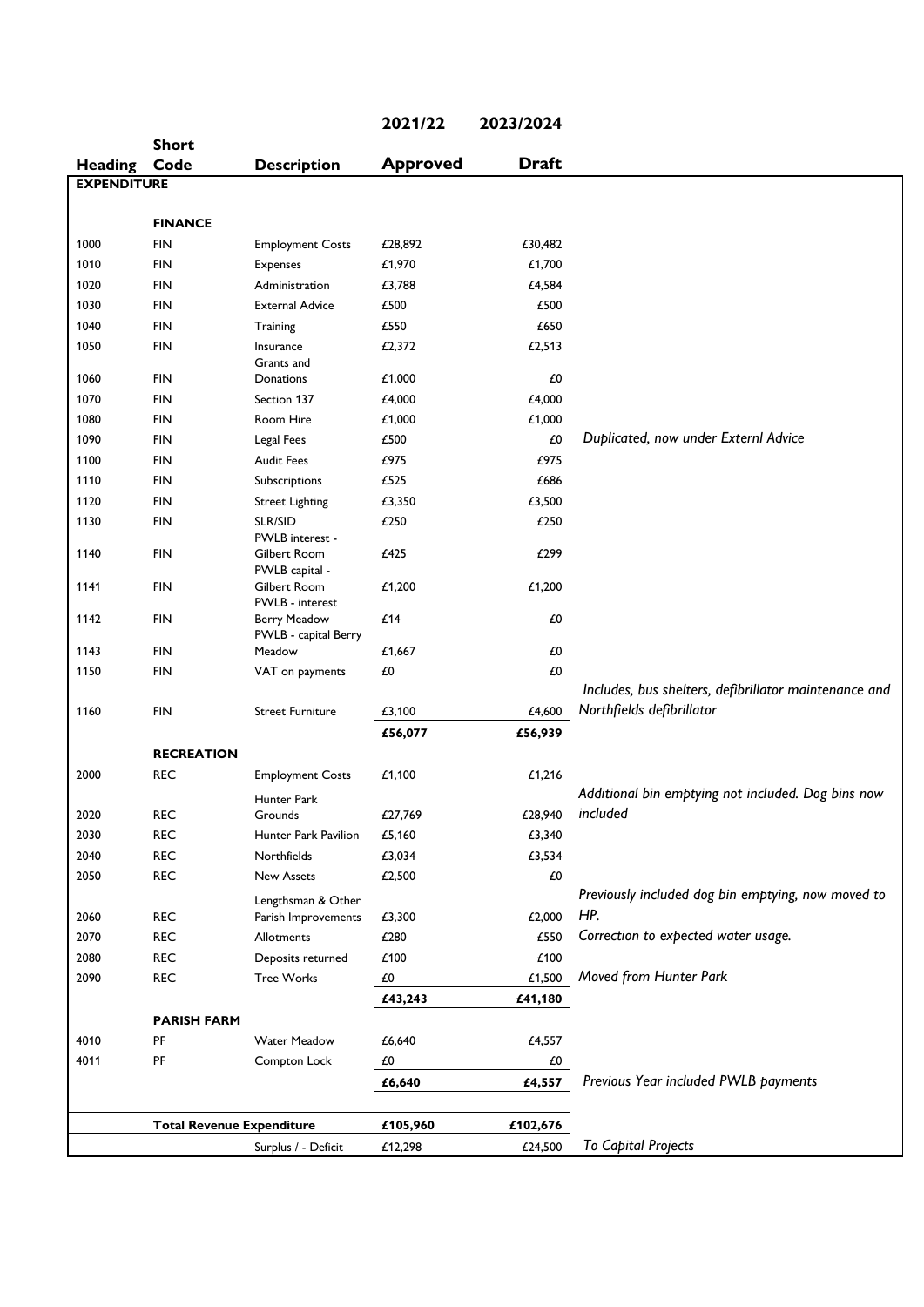| <b>Total from Project Income</b>                     | £127,700 | £115,000  |
|------------------------------------------------------|----------|-----------|
| Cycleway CIL                                         | £50,000  | £50,000   |
| Hunter Park CIL                                      | £12,700  | £0        |
| Car Park / Flood Mitigation<br><b>CIL</b>            | £65,000  | £65,000   |
|                                                      |          |           |
| Surplus / - Deficit                                  | £967     | $-L1,000$ |
| <b>Total from General Income</b>                     | £119,225 | £126,176  |
|                                                      | £13,265  | £23,500   |
| <b>Future Replacement</b><br>Equipment               | £1,000   | £2,500    |
| Climate                                              | £0       | £1,000    |
| Traffic & Cycleway                                   | £1,265   | £5,000    |
| Hunter Park Masterplan                               | £2,500   | £10,000   |
| Flood Mitigation                                     | £3,000   |           |
| <b>Allocation from General</b><br>Car Park Expansion | £2,000   | £5,000    |
| <b>NP</b> Production                                 | £3,500   | £0        |
|                                                      |          |           |

| <b>Estimated Bank Balances at 31st March 2022:</b> |                           | £90,738 |         |
|----------------------------------------------------|---------------------------|---------|---------|
|                                                    | Deposits Held             |         | £100    |
| <b>Earmarked Reserves</b>                          | Parish Farm Leagcy        |         | £5,000  |
|                                                    | Parish Farm Lock Security |         | £857    |
|                                                    | Capital Projects          |         | £45,151 |
|                                                    |                           |         | £51,108 |
| <b>Estimated General Reserves</b>                  |                           | £39,630 |         |
|                                                    |                           |         |         |
|                                                    |                           |         |         |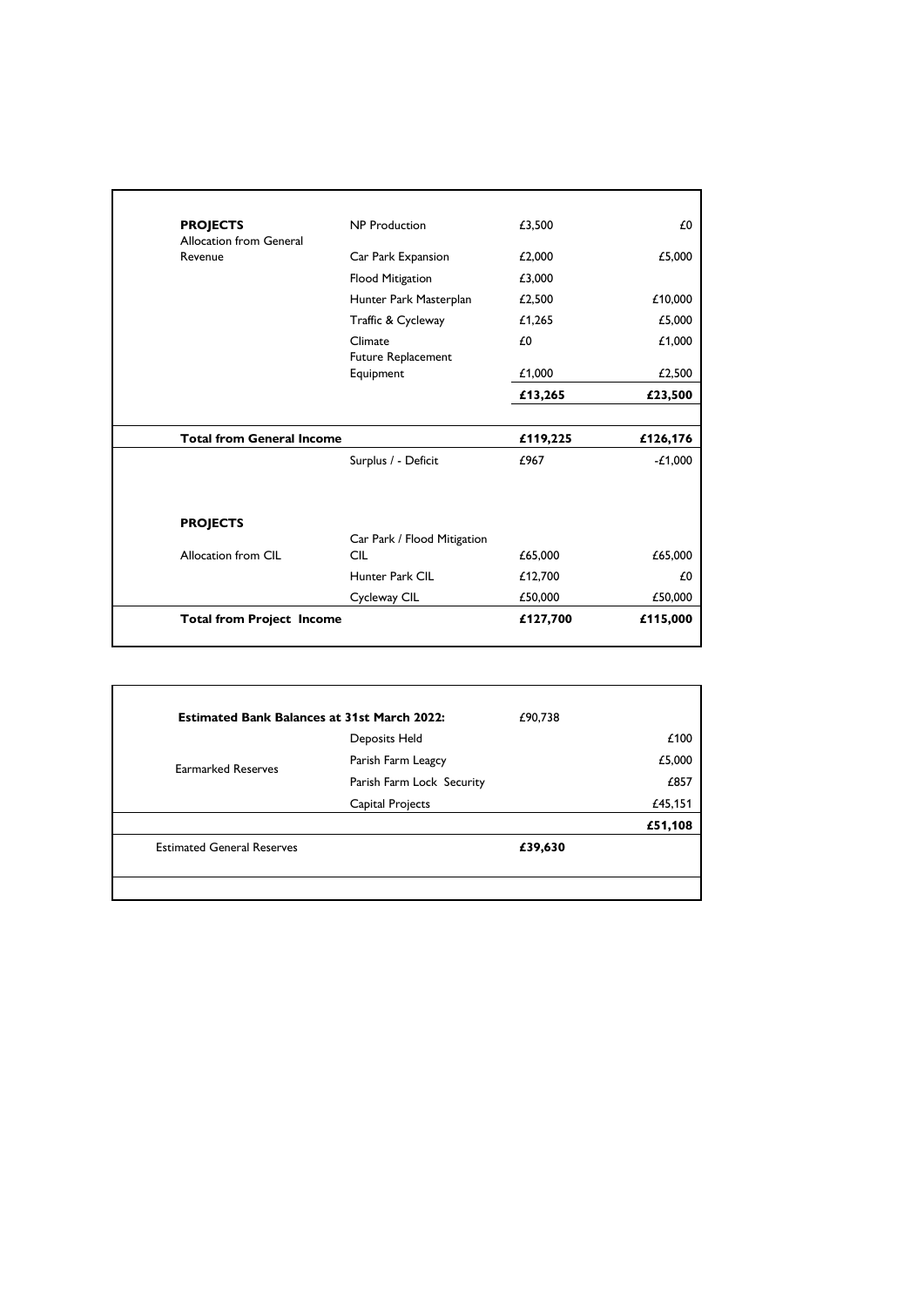# CAPITAL BUDGET

|      |                                  | 2021/22<br><b>Approved Budget</b> | 2021/22<br><b>Expenditure</b> | 2023/2024<br><b>Draft Budget</b> |
|------|----------------------------------|-----------------------------------|-------------------------------|----------------------------------|
| 5000 | <b>NP Production</b>             | £3,500                            | £800                          | £0                               |
|      |                                  |                                   |                               |                                  |
| 5015 | Car Park Expansion (inc CIL)     | £68,000                           |                               | £73,000                          |
| 5020 | Flood Mitigation                 | £10,405                           |                               | £10,405                          |
| 5025 | Pavilion Refurb                  | £0                                |                               | £0                               |
|      |                                  |                                   |                               |                                  |
| 5030 | Hunter Park Masterplan (inc CIL) | £37,521                           | £73,476                       | £10,000                          |
| 5035 | Traffic & Cycleway               | £3,000                            |                               | £28,890                          |
| 5040 | Climate                          | £1,000                            |                               | £2,000                           |
| 5045 | Cycleway (inc CIL)               | £70,890                           |                               | £50,000                          |
| 5050 | Future Replacement Equipment     | £6,000                            | £1,844                        | £6,656                           |
|      |                                  | £200,316                          |                               | £180,951                         |

## **Staffing Budget**

|            | 2021/22    | 2022/23    |                                      |
|------------|------------|------------|--------------------------------------|
| 1000       | £28,891.94 | £30,482.00 | <b>Employment Costs</b>              |
| 1000/1     | £21,052    | £21,485    | Clerk                                |
| 1000/1/1   | £16,600    | £16,743    | Net Salary                           |
| 1000/1/3   | £3,353     | £3,583.00  | Pension                              |
| 1000/1/3/1 | £0         | £0.00      | <b>Employee Pension</b>              |
| 1000/1/3/2 | £3,353     | £3,583.00  | <b>Employer Pension Contribution</b> |
| 1000/1/4   | £840       | £900.00    | <b>PAYE &amp; NI</b>                 |
| 1000/1/4/1 | £0         | £0.00      | <b>PAYE</b>                          |
| 1000/1/4/2 | £840       | £900.00    | <b>Employers NI</b>                  |
| 1000/1/4/3 | £0         | £0.00      | <b>Employees NI</b>                  |
| 1000/2     | £7,839.16  | £8,996.00  | Asst. Clerk Support                  |
| 1000/2/1   | £6,522     | £7,473.00  | Net Salary                           |
| 1000/2/2   | £1,317     | £1,523.00  | <b>Asst Clerk Pension</b>            |
|            |            |            |                                      |

| 2000     | £1,100.00 |                     | £1,216.00 Employment Costs |
|----------|-----------|---------------------|----------------------------|
| 2000/1   | £1.100.00 | $£1,216.00$ Cleaner |                            |
| 2000/1/1 | £1.100.00 |                     | £1,216.00 Net wages        |
| 2000/1/2 | £0.00     | £0.00               | Tax and NI                 |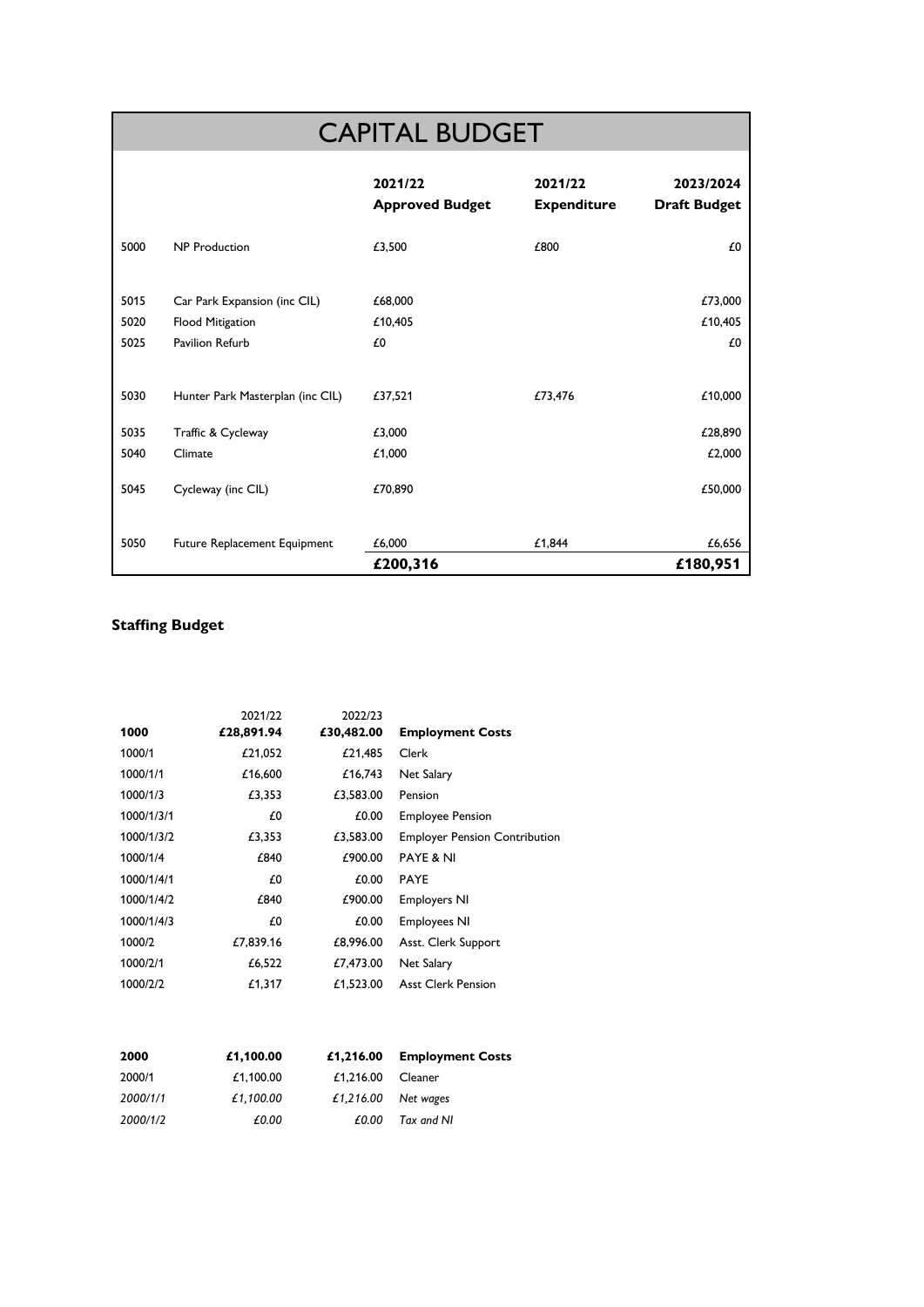#### **Other Detailed Codes**

| Recreation    |           |           |                               |
|---------------|-----------|-----------|-------------------------------|
| <b>Income</b> | 2021/22   | 2022/23   |                               |
| 200           | £360.00   | £360.00   | <b>Pavilion Hire</b>          |
| 200/1         | £360.00   | £360.00   | <b>Private Party</b>          |
| 205           | £2,650.00 | £4,660.00 | <b>Hiring Fees</b>            |
| 205/1         | £1,050.00 | £2,000.00 | Football                      |
| 205/2         | £1,500.00 | £2,200.00 | Cricket                       |
| 205/3         | £100.00   | £100.00   | Tennis                        |
| 205/4         | £0.00     | £360.00   | <b>Fitness Licences</b>       |
| 210           | £689.00   | £700.00   | Allotments                    |
| 210/1         | £689.00   | £700.00   | Plot fees                     |
| 215           | £0.00     | £0.00     | Deposits                      |
| 215/1         | £0.00     | £0.00     | Pavilion                      |
| 215/2         | £0.00     | £0.00     | <b>Pitches</b>                |
| 220           | £0.00     | £0.00     | <b>Grants &amp; Donations</b> |
| 220/1         | £0.00     | £0.00     | <b>WCC</b>                    |
| 220/2         | £0.00     | £0.00     | <b>HCC</b>                    |
| 220/3         | £0.00     | £0.00     | Other                         |
| 225           | £0.00     | £500.00   | Wayleaves & Rents             |

## **Hunter Park Grounds Expenditure**

| 2020     | £27,769.52 | £28,940.52 | <b>Hunter Park Grounds</b>            |
|----------|------------|------------|---------------------------------------|
| 2020/1   | £8,807.00  | £9,138.00  | Cricket pitch                         |
| 2020/1/1 | £8,557.00  | £8,888.00  | Contract                              |
| 2020/1/2 | £250.00    | £250.00    | Outfield                              |
| 2020/2   | £1,500.00  | £0.00      | Tree inspection & cutting             |
| 2020/3   | £480.00    | £500.00    | Play inspection                       |
| 2020/4   | £700.00    | £1,100.00  | Play area maintenance                 |
| 2020/4/1 | £200.00    | £300.00    | Top up sand & woodchip                |
| 2020/4/2 | £500.00    | £800.00    | Maintenance                           |
| 2020/5   | £2,000.00  | £2,000.00  | Signage                               |
| 2020/6   | £180.00    | £200.00    | <b>Utilities</b>                      |
| 2020/6/1 | £100.00    | £100.00    | <b>Field Water</b>                    |
| 2020/6/2 | £80.00     | £100.00    | <b>Field Electricity</b>              |
| 2020/7   | £14,102.52 | £14,102.52 | Groundsman Contract                   |
| 2020/8   | £0.00      | £500.00    | <b>Additional Litter Bin Emptying</b> |
| 2020/9   | £0.00      | £1,400.00  | Dog poo bin emptying                  |

## **Lengthsman & Other**

| 2060   | £3,300.00 | £2,000,00 | Lengthsman & Other Parish Improvements |
|--------|-----------|-----------|----------------------------------------|
| 2060/1 | £1,400.00 | £0.00     | Dog poo emptying                       |
| 2060/2 | £0.00     | £0.00     | Pollution testing                      |
| 2060/4 | £1,400.00 | £2,000.00 | Additional lengthsman                  |
| 2060/5 | £500.00   | £0.00     | Other Parish improvements              |

## **Finance Expenditure**

| 1160   | £0.00 | £4,600.00 | <b>Street Furniture</b>   |
|--------|-------|-----------|---------------------------|
| 1160/1 | £0.00 | £3.100.00 | Northfields Defibrillator |
| 1160/2 | £0.00 | £500.00   | Defibrillator maintenance |
| 1160/3 | £0.00 | £1.000.00 | <b>Bus Stop Shelters</b>  |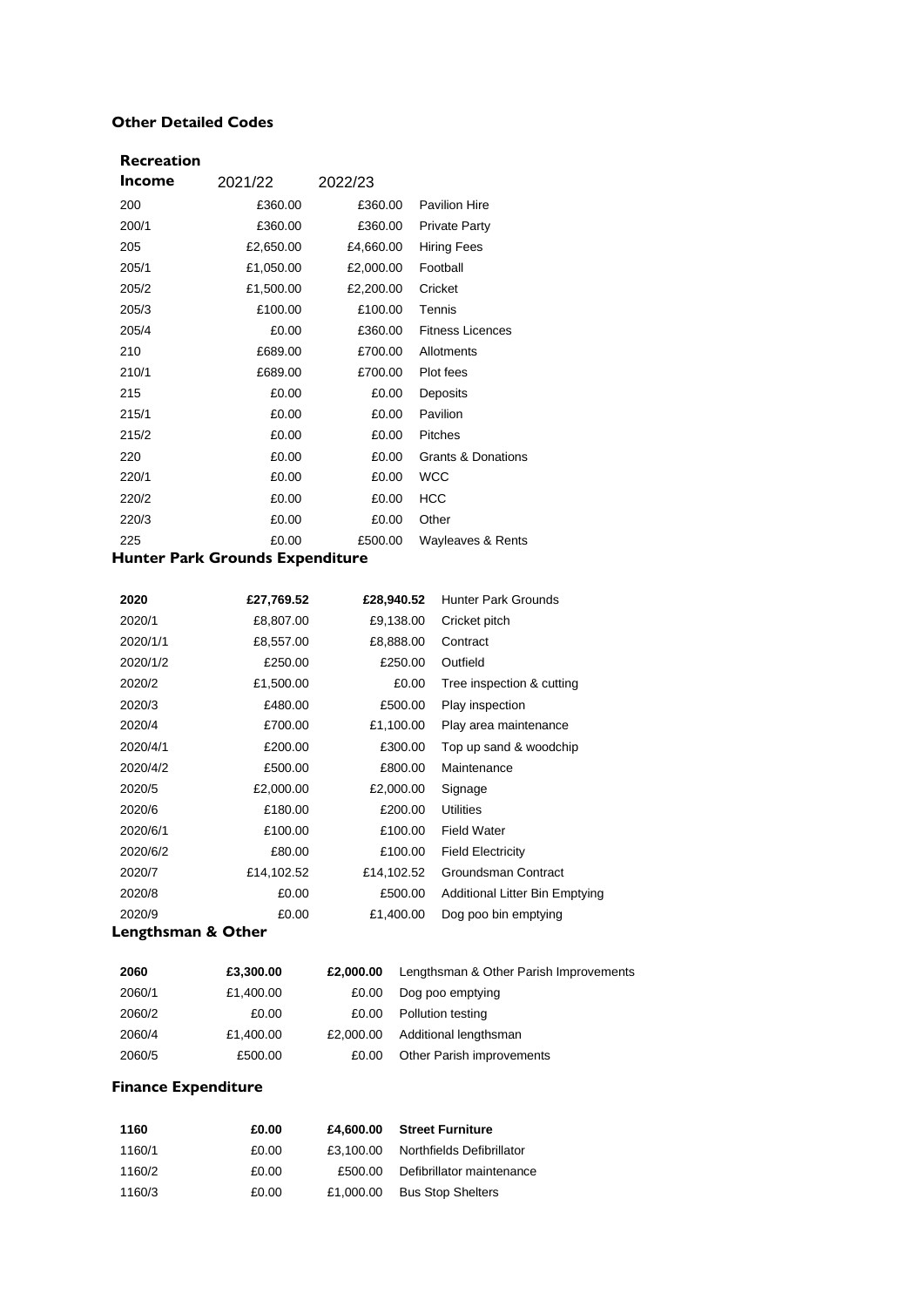<span id="page-26-0"></span>

# **Twyford Parish Council**

Full Council Meeting - 25<sup>th</sup> November 2021

#### **S137 Grant Applications**

**Twyford Parish Council** Application for Grant for Voluntary Organisations<br>Local Government Act 1972, Section 137 (or under any other Statutory Power)

Please note that this application will not be considered unless it is accompanied by a copy of the<br>latest set of audited annual accounts showing the applicant organisation's income, expenditure and level of balances.

If the organisation does not prepare annual accounts, please state why; and provide copies of the organisation's bank statements.

| 1              | Name of Organisation<br>("the Applicant")                                                                                                                         | VICTIM SUPPORT                                                                                                                 |
|----------------|-------------------------------------------------------------------------------------------------------------------------------------------------------------------|--------------------------------------------------------------------------------------------------------------------------------|
| $\overline{2}$ | Name and postal and email<br>address of the Applicant<br>and/or its contact person<br>(please explain the contact<br>person's relationship with<br>the Applicant) | SCAVIVE OELLIGHT ALSINANT<br>21A MULSUEY FORD<br>CHANDENS FORD<br>ZTUAN<br>5053255<br>Email: HIGO AREAGE QUETIMSUPORT. ORE. UK |
| $\overline{3}$ | If the Applicant is a<br>registered charity please<br>state its number                                                                                            | 298020                                                                                                                         |
| 4.             | Amount of grant requested                                                                                                                                         | ESO                                                                                                                            |
| 5.             | What is the purpose or<br>project for which the grant is<br>requested?                                                                                            | PLEASE SEE ATTACHED SHEET<br>Please use an additional sheet if necessary                                                       |
| 6              | When would the expenditure<br>to be met by the grant be<br>incurred?                                                                                              | GOVERN TURN MAR WANT AND HIS DUTIES<br>WOULD BE USED IN THE CULTURAT FINANCIAL<br><b>YETAL</b>                                 |
| 7              | If the total cost of the project<br>is more than the<br>grant, how will the balance<br>be financed?                                                               | I WE WILL BE SEEMNG ONLIGING FUNDING<br>TO PROVIDE THIS SERVICE FROM OTHER TWIN AND<br>PALISH COUNCILS                         |
|                |                                                                                                                                                                   |                                                                                                                                |

Page 1 of 2